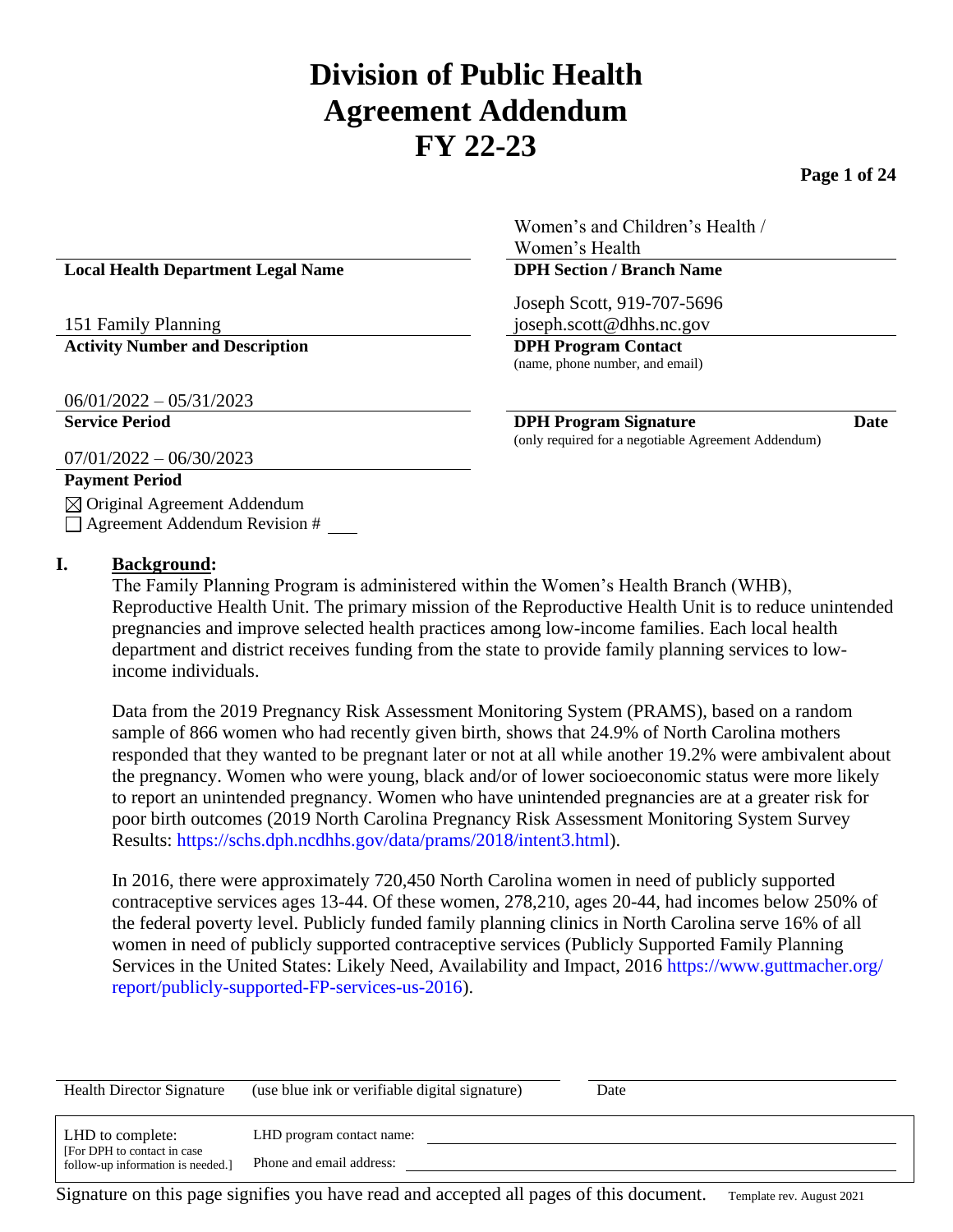Definition of terms: Throughout this document, the words "must" and "shall" indicate mandatory program policy.

## **II. Purpose:**

This Agreement Addendum ensures that the Local Health Department provides a wide range of preventive care that is critical to an individual's reproductive and sexual health. Family planning services provide the delivery of related preventive health services including patient education and counseling; physical examinations; laboratory testing; basic infertility services; cervical and breast cancer screening; sexually transmitted disease (STD) and human immunodeficiency virus (HIV) prevention education, testing, treatment, and referral; pregnancy diagnosis and counseling; training on reproductive life planning skills; achieving pregnancy counseling; preconception health counseling; education regarding a wide range of contraceptive methods; and emergency contraception. These services promote self-determination in matters of reproductive health. They help reduce infant mortality and morbidity by decreasing the number of unplanned pregnancies and the poor health outcomes associated with them. These services also improve an individual's health by providing access to preventive care. They lower health care costs by reducing the need for abortions and preventing costly, high-risk pregnancies and their aftereffects.

## **III. Scope of Work and Deliverables:**

The Activity 151 Family Planning Agreement Addendum requires further negotiation between the Women's Health Branch (WHB) and the Local Health Department.

For this Agreement Addendum, the Local Health Department shall complete the Family Planning Patients and Physicians Contact tables (Attachment B), complete the TANF Out-of-Wedlock Birth Prevention Program Deliverables worksheet (Attachment D) and return both with the signed and dated Agreement Addendum. In addition, a detailed budget must be submitted, as described below in Paragraph A, with instructions provided in Attachment A.

The information provided by the Local Health Department will be reviewed by the WHB. When the WHB representative and the Local Health Department reach an agreement on the information contained in these Sections and the detailed budget, the WHB representative will sign the Agreement Addendum to execute it.

## 1. **Detailed Budget** (Instructions provided in Attachment A)

A detailed budget must be emailed to the DPH Program Contact to document how the Local Health Department intends to expend funds awarded in FY23. **The budget must equal the funds allocated to the Local Health Department.** (Refer to the FY 22–23 Activity 151 Budgetary Estimate, included with this Agreement Addendum, for the total funding allocation.) List only activities that are not Medicaid reimbursable. Billable items may include, but are not limited to Community Education, Patient Transportation, Staff Time, Equipment, Incentives, and Staff Development. (Staff Development must be prorated to percent of staff time assigned to Family Planning Clinic.)

## 2. **Family Planning Patients and Physicians Contact** (Attachment B)

Include on Attachment B the number of unduplicated patients to be served and the estimated percent of those patients that will be uninsured. Local Health Department–Health Services Analysis (LHD-HSA) service data or compatible reporting system, as of August 31, 2023, will provide the documentation to substantiate services that the Local Health Department has provided for this FY23 Agreement Addendum. Also provide on Attachment B the names, specialties, and contact information (telephone, email) for all providers who approve or sign off on family planning clinic protocols at your facility.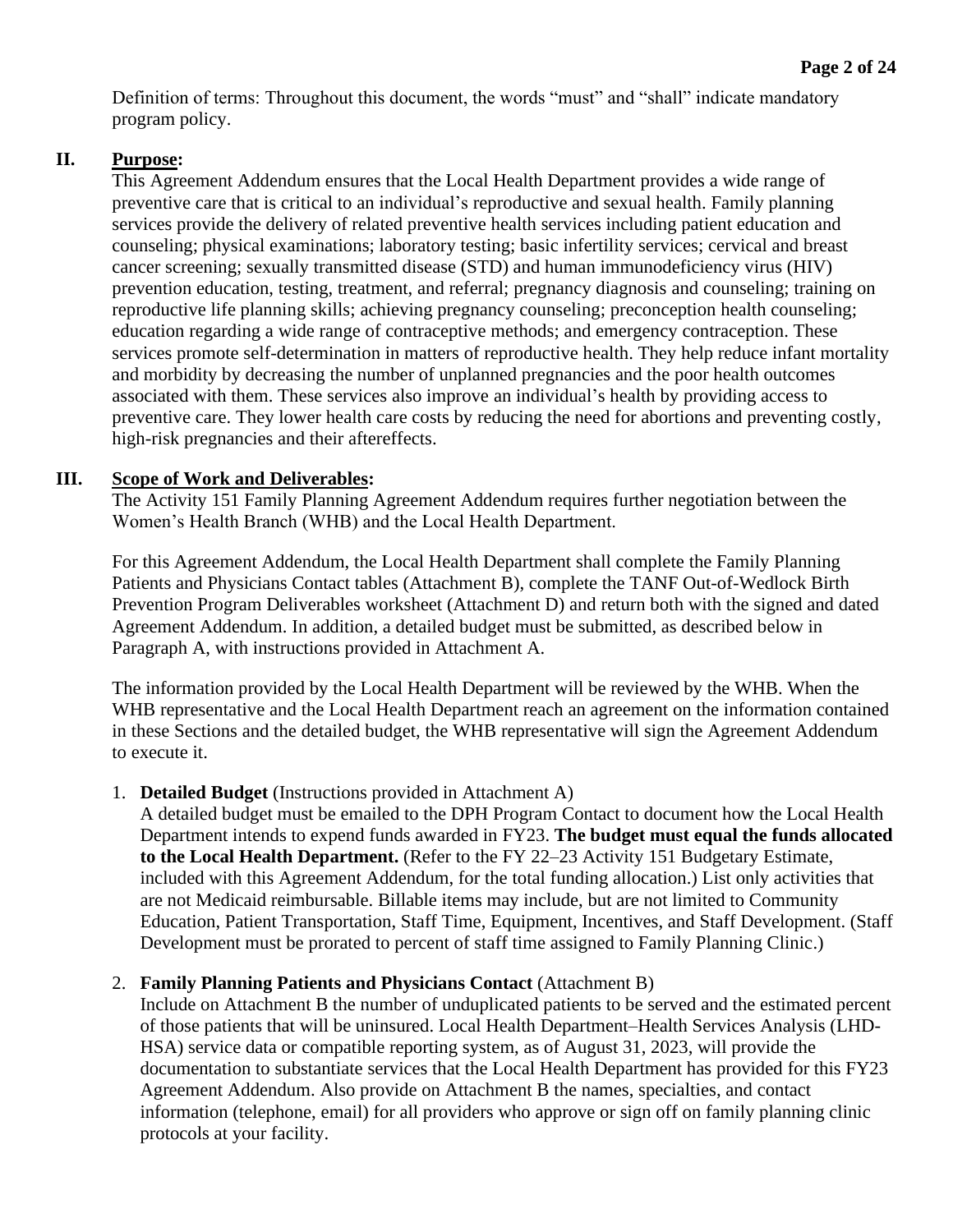- 3. **Temporary Assistance for Needy Families** (TANF) Out-of-Wedlock Birth Prevention Program Deliverables (Attachment D) The Family Planning Program must **submit a completed Attachment D worksheet** showing its plan relative to the prevention of Out-of-Wedlock births among TANF-eligible patients and among those at-risk of becoming eligible as the result of unintended pregnancies. The plan must account for
- 4. The Local Health Department shall demonstrate compliance with the NC Administrative Rules 10A NCAC 46.0206 for the provision of Family Planning Services.

the full amount of Local Health Department's FY23 TANF allocation.

- 5. If the Local Health Department is not providing routine family planning services as evidenced in Local Health Department-Health Service Analysis (LHD-HSA) data and program review audit, but is instead assuring these services, the Local Health Department shall submit the following document:
	- a. A Memorandum of Understanding (MOU) for one or more local health care providers which document how these services are provided. For any current MOU that continues to be in effect for the duration of this Agreement Addendum's Service Period and which documents how these services are provided, the health director must submit a letter stating the MOU is still in effect with a copy of that MOU.
		- 1. The MOU with the assurance provider must contain information stipulating that patients at or below 100% of the Federal Poverty Level will not be charged for family planning services by the assurance provider. There should also be a sliding scale fee schedule or other fee schedule included in or attached to the MOU to show how other uninsured patients will be charged for services by the assurance provider.
- 6. In order to meet the Deliverables listed in this Section III through the delivery of family planning services, the Local Health Department shall:
	- a. Report within 14 days to the Women's Health Regional Nurse Consultant if there is any interruption of services or inability to meet these Deliverables.
	- b. Utilize these six resources for providing family planning services:
		- 1. Program Requirements for Title X Funded Family Planning Projects [\(https://public-inspection.federalregister.gov/2021-21542.pdf\)](file:///C:/Users/klcarroll/AppData/Local/Microsoft/Windows/INetCache/Content.Outlook/371TH4XY/(https:/public-inspection.federalregister.gov/2021-21542.pdf)
		- 2. Providing Quality Family Planning Services [\(https://www.cdc.gov/mmwr/pdf/rr/rr6304.pdf\)](https://www.cdc.gov/mmwr/pdf/rr/rr6304.pdf)
		- 3. U.S. Medical Eligibility Criteria for Contraceptive Use, 2016 & 2020 partial update [\(https://www.cdc.gov/mmwr/volumes/65/rr/pdfs/rr6503.pdf](https://www.cdc.gov/mmwr/volumes/65/rr/pdfs/rr6503.pdf) and [https://www.cdc.gov/mmwr/volumes/69/wr/mm6914a3.htm?s\\_cid=mm6914a3\\_w\)](https://www.cdc.gov/mmwr/volumes/69/wr/mm6914a3.htm?s_cid=mm6914a3_w)
		- 4. U.S. Selected Practice Recommendations for Contraceptive Use, 2016 [\(https://www.cdc.gov/mmwr/volumes/65/rr/pdfs/rr6504.pdf\)](https://www.cdc.gov/mmwr/volumes/65/rr/pdfs/rr6504.pdf)
		- 5. Women's Health Branch website [\(https://whb.ncpublichealth.com/provPart/index.htm\)](https://whb.ncpublichealth.com/provPart/index.htm).
- 7. The **policies that address family planning services** in each Local Health Department shall include:
	- a. CLINICAL SERVICES

The Centers for Disease Control and Prevention (CDC) and the Office of Population Affairs (OPA) developed clinical recommendations for providing Quality Family Planning Services (QFP) and revised the Title X Program Requirements in October 2021. An updated version of QFP was published in March 2016.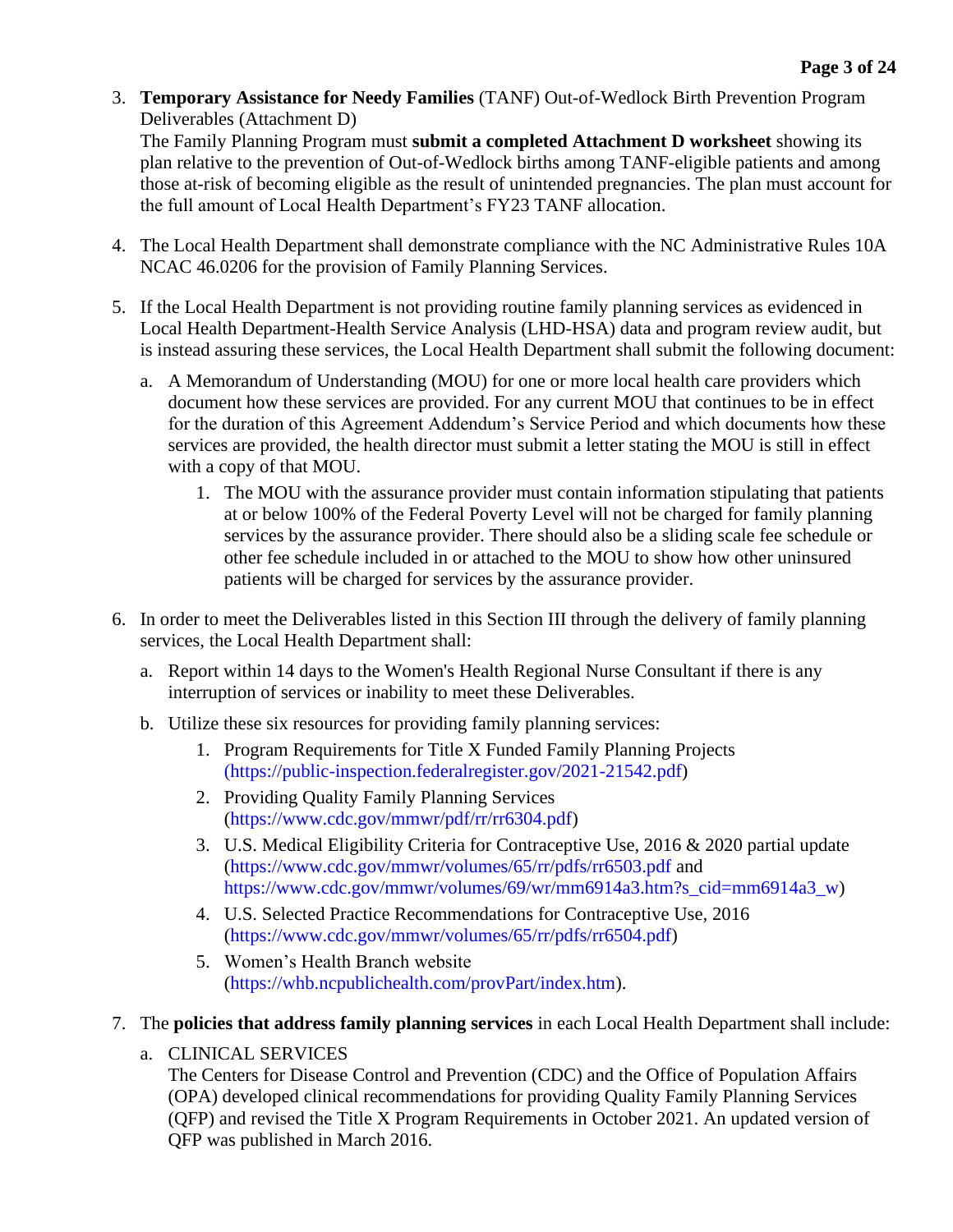- 1. All patients are offered a preventive appointment once every 12 months. Components of the preventive appointment are found on Attachment C.
- 2. All appointments in the 12 months following the preventive appointment should be approached as return appointments. Components of return appointments are found on Attachment C.
- 3. The Local Health Department shall assure services provided within their family planning clinic operate within written clinical protocols that are in accordance with the QFP and are signed annually by the physician responsible for the family planning clinic. These services include: contraceptive services (including referrals/prescriptions for methods not available on-site), pregnancy testing and counseling, achieving pregnancy services, basic infertility services, preconception health services, sexually transmitted disease (STD) services, related preventive health services (e.g., screening for breast and cervical cancer), and adolescent-friendly health services in accordance with recommendations for women issued by the Institute of Medicine (IOM) and adopted by the federal Department of Health and Human Services (DHHS) (Providing Quality Family Planning Services, page 5, figure 1).
	- a. The Local Health Department must use DHHS 4140 (Pregnancy Testing Form) for all pregnancy-test only visits [\(https://whb.ncpublichealth.com/provPart/forms.htm\)](https://whb.ncpublichealth.com/provPart/forms.htm).
- 4. Education and method counseling must be individualized dialogue with the patient and provided according to QFP and Title X Program Requirements (Providing Quality Family Planning Services [QFP] Appendix D). See Attachment C of this Family Planning Agreement Addendum for details.
- 5. Unless the Local Health Department operates a clinic that offers primary care services to the entire community, including Family Planning patients, a Memoranda of Understanding (MOU) with another agency that can provide primary care services for Local Health Department Family Planning patients is required. A current copy of this MOU must be submitted to the Women's Health Branch annually with this Agreement Addendum.
- 6. Abortion / Pregnancy Termination
	- a. Title X prohibits agencies funded with Title X to perform, promote, or support abortion as a method of family planning; Section 1008 of the Title X statute and 42 CFR 59.5(a)(5).
	- b. Agency staff may be subjected to fines and/or imprisonment if they coerce or try to coerce any person to undergo an abortion or sterilization procedure (Section 205, Public Law 94-63, as set out in 42 CFR 59.5(a)(2) footnote 1).
	- c. Agency staff, including Registered Nurses, must offer pregnant patients the opportunity to be provided information and counseling regarding the following pregnancy options, unless the patient indicates that the individual does not want information on one or more options  $(42 \text{ CFR } 59.5(a)(5))$ :
		- 1) Pregnancy termination,
		- 2) Prenatal care and delivery, and
		- 3) Infant care, foster care, or adoption.
	- d. If a patient requests information and counseling on pregnancy options, it must be neutral, factual information and nondirective counseling on each of the options, and referral upon request, except with respect to any option(s) about which the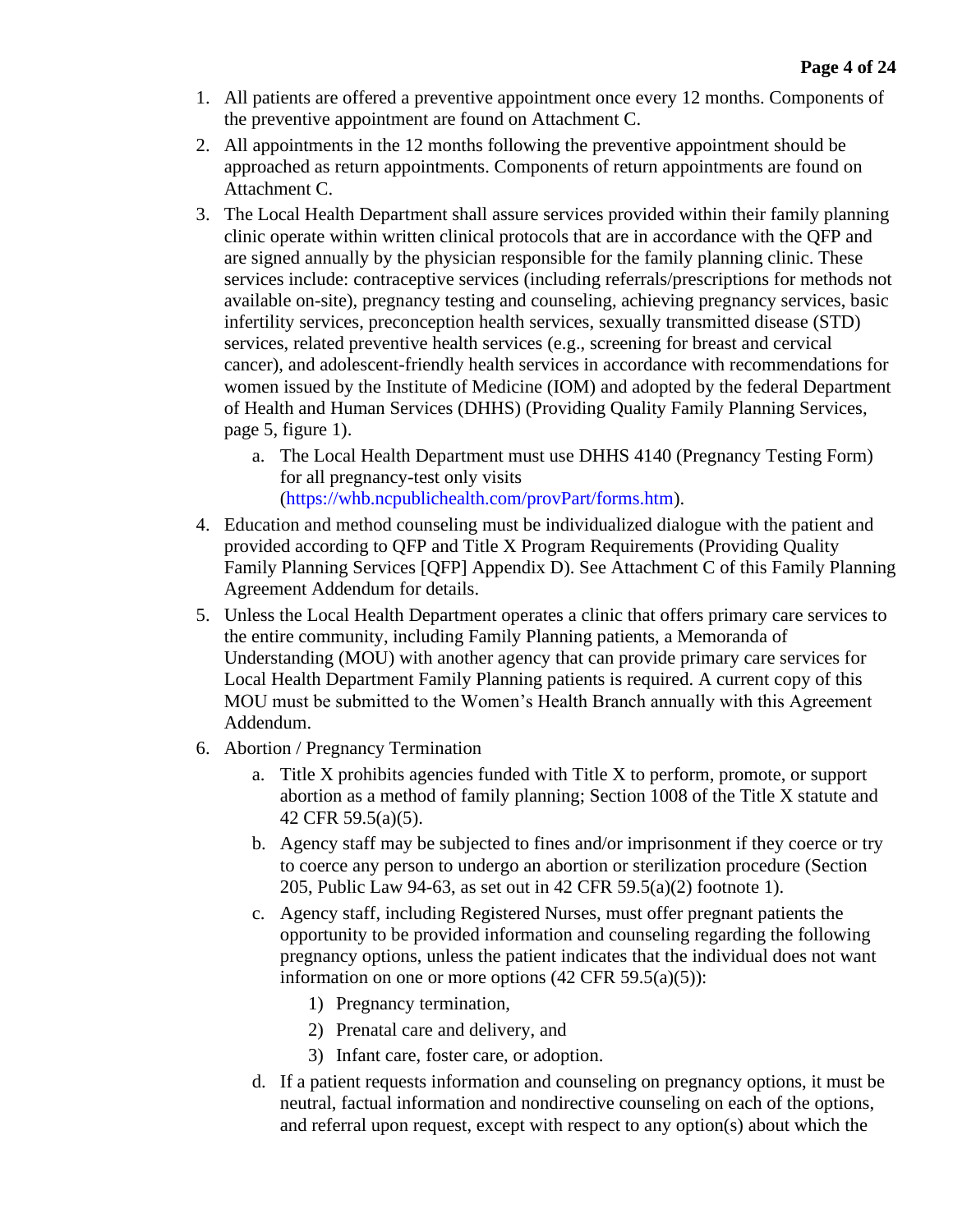pregnant patient indicates they do not wish to receive such information and counseling.

- 7. All patients must be assessed for a primary care provider as part of their health history. If a patient does not have a primary care provider, a referral shall be offered and documented in the medical record. Referrals are to be to providers in proximity, when feasible, to the Local Health Department, to promote access to services and provide a seamless continuum of care.
- 8. All standing orders or protocols developed for nurses in support of this program must be written in the North Carolina Board of Nursing format. All local health departments shall have a policy in place that supports nurses working under standing orders. (https://ncpublichealthnursing.org/wp-content/uploads/2020/10/PHN-Manual-Standing-Orders-10012020-Final.pdf))

#### b. VOLUNTARY PARTICIPATION

- 1. The Local Health Department must provide Family Planning services solely on a voluntary basis and may not be made a prerequisite to eligibility for, or receipt of, any other services, assistance from or participation in any other program (Sections 1001 and 1007, PHS Act; 42 CFR 59.5 (a)(2)).
- 2. The Local Health Department must provide Family Planning services without subjecting individuals to any coercion to accept services, or to employ or not to employ any particular methods of family planning (42 CFR 59.5 (a)(2)).

### c. INFORMED CONSENTS

- 1. The patient's written informed voluntary consent (written in a language understood by the patient or translated and witnessed by an interpreter) to receive services such as examinations, laboratory tests and treatment must be obtained prior to the patient receiving any clinical services. The general consent must include a statement that receipt of family planning services is not a prerequisite to receipt of any other services offered in the health department. In addition, the general consent for services does not have to be signed annually; only if the form is revised shall it be re-signed. If the Local Health Department does not use the state general consent form (DHHS-4112; DHHS-4112S), please ensure that the general consent form used includes the language of the state general consent form.
- 2. The Local Health Department has the choice of continuing the practice of obtaining the patient's signature on the contraceptive method specific consent forms or using the "Teach Back" method with documentation in the patient's record with a check box or written statement of this method being used before a prescription contraceptive method is provided (Title X, QFP). If the "Teach Back" is used, agency policies/procedures/protocols must describe the teach back process and the information that must be conveyed for each method offered by the agency.

#### d. FINANCIAL MANAGEMENT

- 1. Adherence to program requirements in project management and administration must be based on the Title X Program Requirements.
- 2. Family income shall be assessed before determining whether copayments or additional fees are charged.
	- a. Patients whose family income is at or below 100% of current Federal Poverty Level will not be charged for services.
	- b. Patients whose family income is 101%-250% of current Federal Poverty Level will be charged in accordance with a schedule of discounts. These patients shall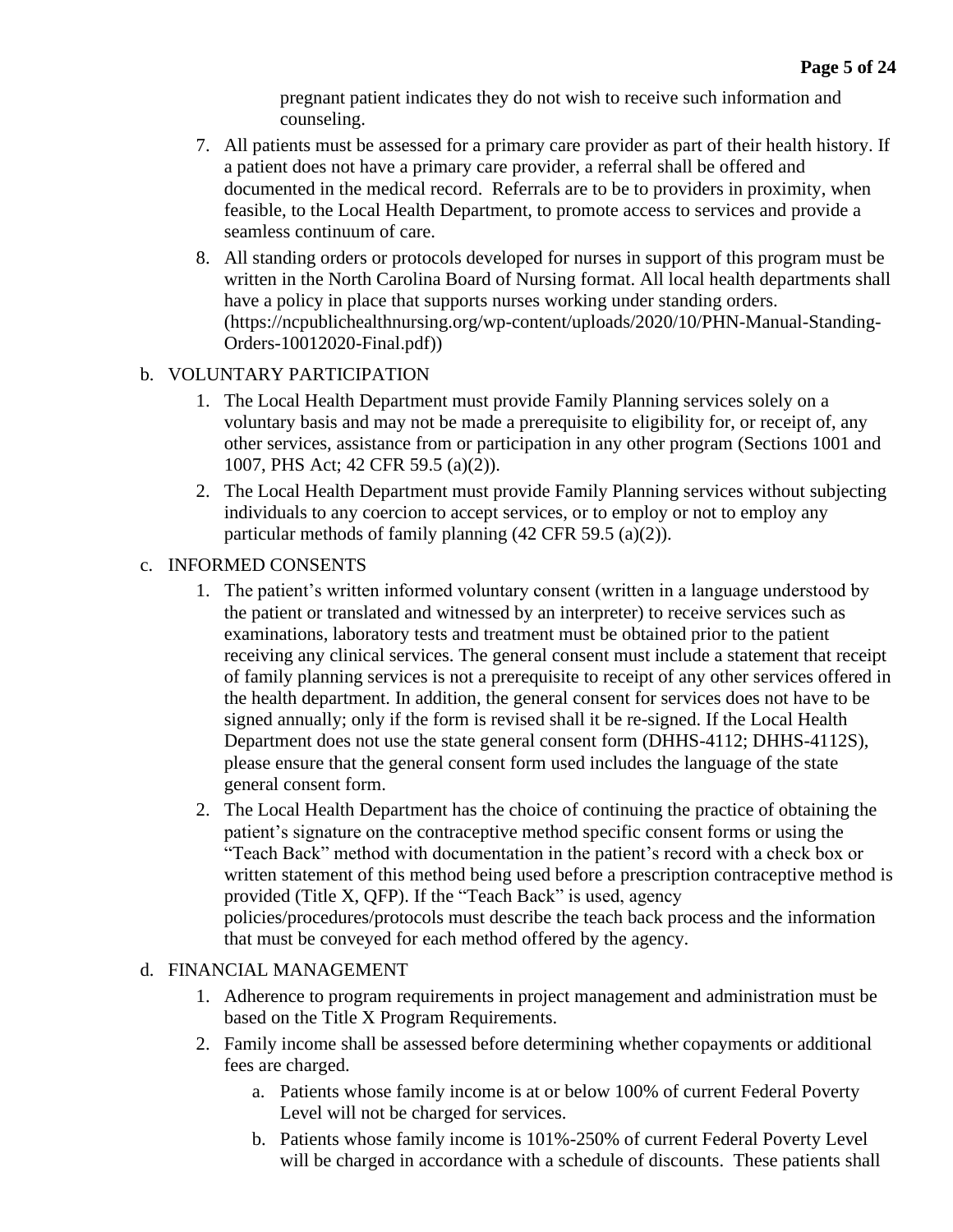not pay more in co-payments or additional fees than they would otherwise pay when the schedule of discounts is applied.

- c. Patients whose family income is greater than 250% of FPL shall be charged in accordance with a schedule of fees designed to recover the reasonable cost of providing services.
- 3. Agencies must take reasonable measures to verify patient income without burdening clients from low-income families.
	- a. Agencies that have lawful access to other valid means of income verification because of the patient's participation in another program may use those data rather than re-verify income or rely solely on patient's self-report.
	- b. If a patient's income cannot be verified after reasonable attempts to do so, charges are to be based on the patient's self-reported income.
- 4. If a third party (including a government agency) is authorized or legally obligated to pay for services, all reasonable efforts must be made to obtain the third-party payment without application of any discounts.

## e. ADOLESCENT SERVICES

- 1. All minors shall be:
	- a. Assured that the counseling sessions are confidential and if follow up is necessary, every attempt will be made to assure the privacy of the individual,
	- b. Encouraged to involve family members in their care,
	- c. Counseled about how to resist sexual coercion,
	- d. Advised of state laws that require staff to report suspected child abuse, neglect, child molestation, sexual abuse, rape, incest, and human trafficking,
	- e. Counseled on interventions to prevent the initiation of tobacco use (QFP, page 17),
	- f. Counseled on abstinence, as well as all FDA-approved methods of contraception, including condoms and long-acting reversible contraception, and
	- g. All required components listed above must be documented in the adolescents' medical record.

## f. REQUIRED TRAINING COURSES

- 1. It is the responsibility of the Local Health Director or their designee to have all Title Xfunded staff and staff who provide services to Title X patients (e.g., management support, lab, social workers, health educators, clinicians/providers/Medical Directors, nurses, and other staff) complete the following federal and state required training:
	- a. Current staff shall complete the following courses **annually**:
		- 1) N.C. Mandatory Reporting of Child Abuse and Neglect (MR),
		- 2) Identifying and Responding to Human Trafficking (HT) in Title X Settings E-learning Course
	- b. Newly hired staff shall complete the following courses **within one month of hire date**:
		- 1) N.C. Mandatory Reporting of Child Abuse and Neglect (MR),
		- 2) Identifying and Responding to Human Trafficking (HT) in Title X Settings E-learning Course
		- 3) Reproductive Health National Training Center's Title X Orientation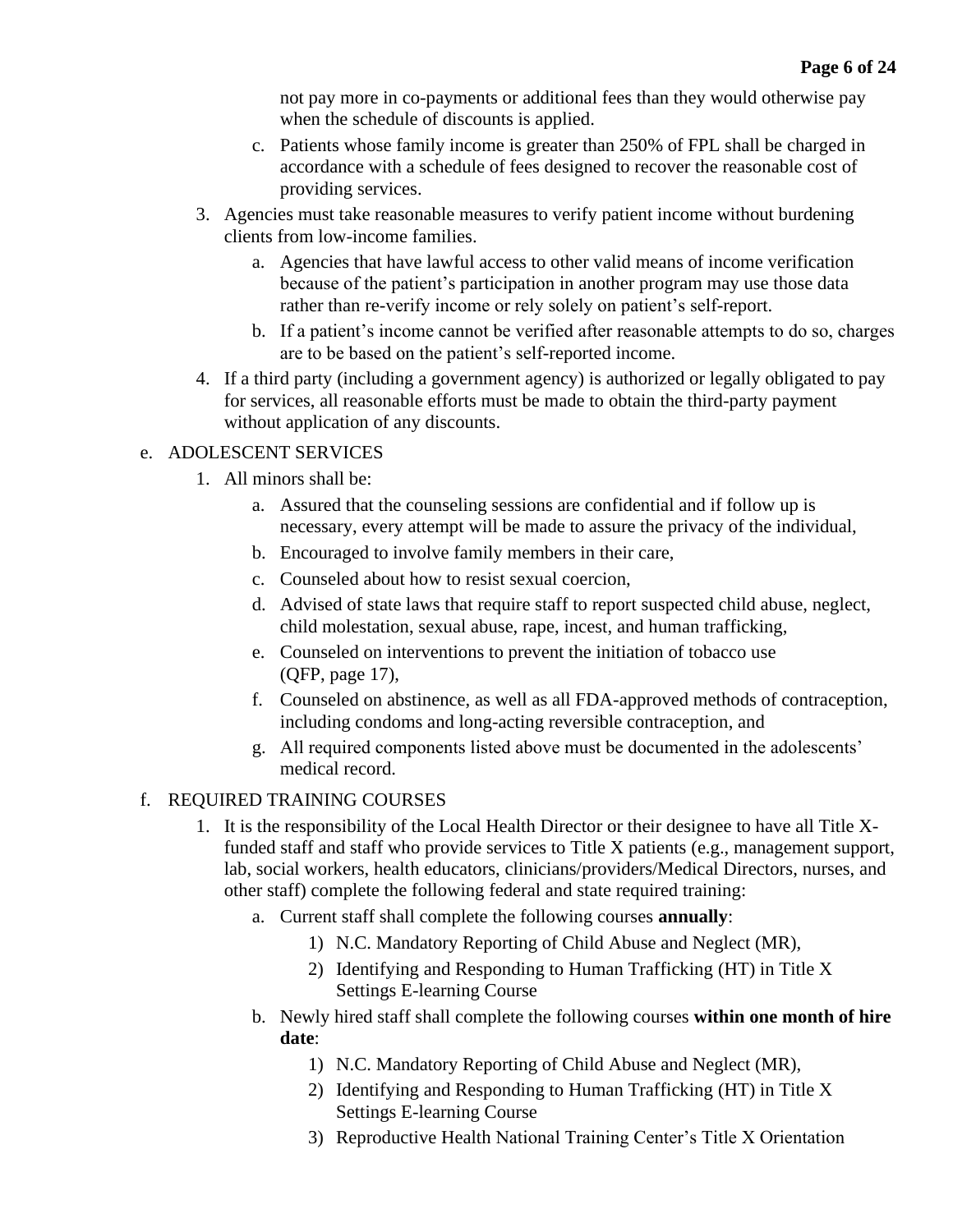Even if the Local Health Director is not Title X-funded, DPH recommends the above training courses for the Local Health Director.

- 2. The Women's Health Branch is responsible for monitoring that training has been received by local Title X staff and staff who provide services to Title X patients per the Office of Population Affairs, Title X/Family Planning Program*.* [\(https://public](https://public-inspection.federalregister.gov/2021-21542.pdf)[inspection.federalregister.gov/2021-21542.pdf\)](https://public-inspection.federalregister.gov/2021-21542.pdf)
	- a. Title X-funded staff and staff who provide services to Title X patients are required to complete the *Title X Orientation Checklists*. The checklist can be accessed at<https://whb.ncpublichealth.com/provPart/training.htm> under the *Required Title X/Family Planning Trainings* section
	- b. This Microsoft Excel workbook contains tabbed sheets, and each sheet designates which types of staff must complete that sheet.
	- c. Noncompliance with the laws may result in disallowance of Title X funds, or suspension or termination of the Title X grant award to the N.C. Department of Health and Human Services. (https://public-inspection.federalregister.gov/2021- 21542.pdf)
	- d. Originals of initial orientation documents [i.e., All Staff Title X Orientation Checklist and Role-specific Checklists] must be on file in the employee's personnel file and retained in accordance with the 2019 Local Government Agencies General Records Retention and Disposition Schedule, Standard 6, Items 42 and 29 [https://archives.ncdcr.gov/government/retention-schedules/local](https://archives.ncdcr.gov/government/retention-schedules/local-government-schedules#localschedules)[government-schedules#localschedules.](https://archives.ncdcr.gov/government/retention-schedules/local-government-schedules#localschedules)
	- e. Certificates of completion of annual online family planning training must be kept internally until the Office of the Controller provides written guidance that records are released from all audits and other official actions, and then destroyed in accordance with that guidance, per the 2019 Local Government Agencies General Records Retention and Disposition Schedule, Standard 1, Item 31 [https://archives.ncdcr.gov/government/retention-schedules/local-government](https://archives.ncdcr.gov/government/retention-schedules/local-government-schedules#localschedules)[schedules#localschedules.](https://archives.ncdcr.gov/government/retention-schedules/local-government-schedules#localschedules)
	- f. The annual training records may be maintained outside an employee's personnel record, in a separate folder, file or binder.
	- g. Originals or copies of all active employees' orientation and annual training records must be available at the Local Health Department for review by WHB staff.
- 3. Curriculum vitae of the Medical Director/Physician responsible for approving the Family Planning policies/procedures/protocols must indicate special training or experience in family planning if the Medical Director/Physician is not a board-certified OB-GYN. Medical Directors/Physicians who are not board-certified OB-GYNs, are required to participate in training or continuing education related to Family Planning on an annual basis and are required to maintain documentation of their participation. A list of possible trainings or continuing education opportunities can be accessed at [https://whb.ncpublichealth.com/provpart/training.htm.](https://whb.ncpublichealth.com/provpart/training.htm)
- 4. All staff, clinical and non-clinical, shall participate in at least one training annually focused on health equity, health disparities, or social determinants of health to support individual competencies and organizational capacity to promote health equity. A Health Equity Resources sheet can be accessed at [https://whb.ncpublichealth.com/provpart/training.htm.](https://whb.ncpublichealth.com/provpart/training.htm)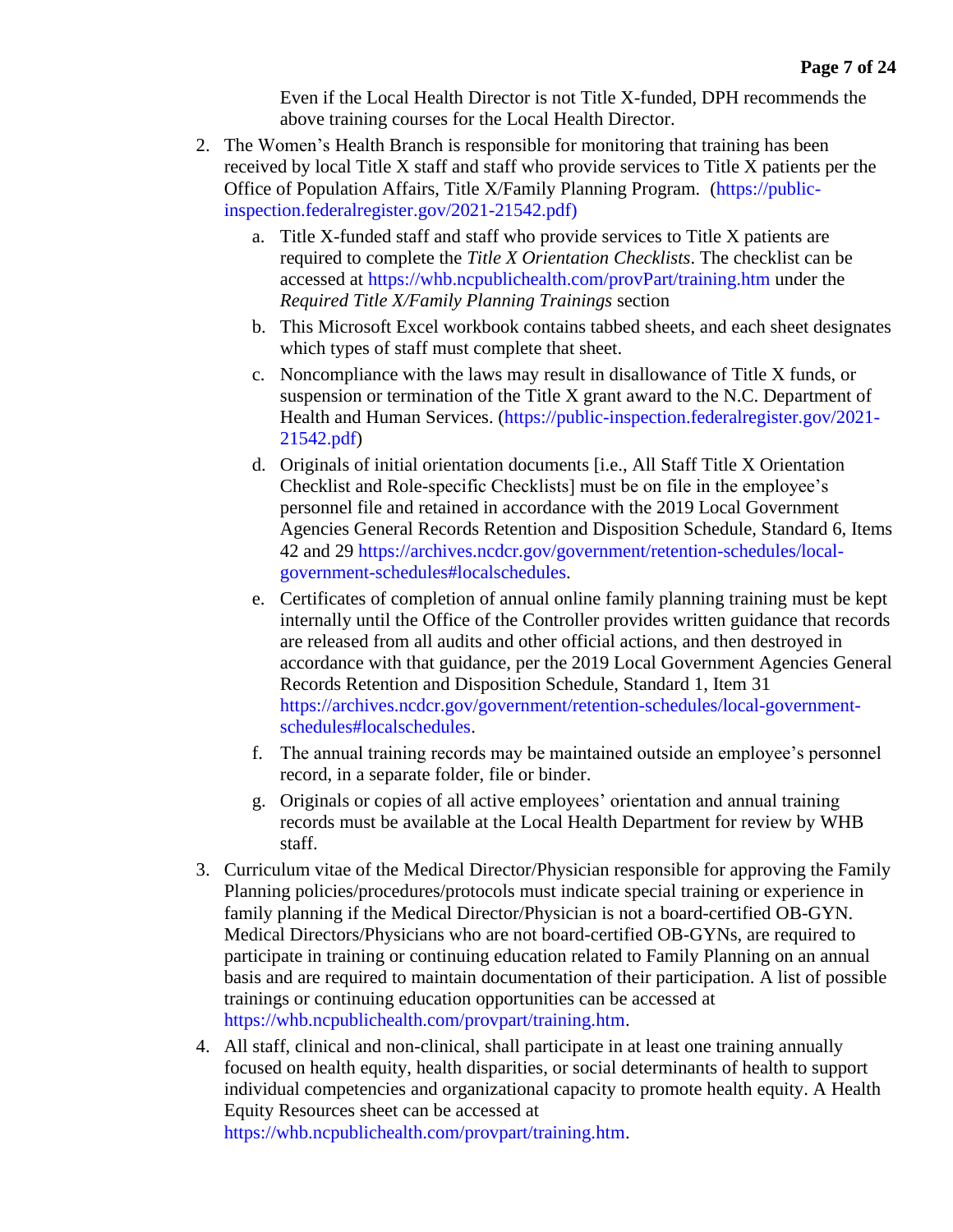#### g. REQUIRED SIGNAGE IN CLINIC AREA

- 1. A sign must be present in a visible area acknowledging that family planning services are provided to all individuals without regard to religion, race, color, national origin, disability, age, sex, sexual orientation, gender identity, sex characteristics, number of pregnancies, or marital status.
- 2. A sign must be posted in a visible area of the clinic indicating that interpreter services are available at no cost for those requiring such services.
- 3. A sign in the finance/discharge area is also required, stating that charges incurred in the family planning program will be based in accordance with a schedule of discounts based on ability to pay and family size, except for persons from families whose annual income exceeds 250% of the federal poverty level. (§59.5 & §59.10 in the Family Planning Regulations and Title VI of the Civil Rights Act of 1964 through Executive Order 13166.)
- 4. A patient bill of rights or other documentation which outlines patient's rights and responsibilities may either be posted as a sign in the clinic area or given as a handout to each patient.
- 5. All signs, posters, videos, brochures, and other client education materials noting the client's right to confidential services are freely available to clients. This requirement is related to the receipt of Title X confidential services in addition to standard HIPAA confidentiality.
- 6. All signage denoted in Subparagraphs a. through e. above may be electronic signs or paper signs and should be available in languages appropriate to the patient population.

#### h. CHLAMYDIA AND GONORRHEA SCREENING

- 1. The Local Health Department must recommend and offer screening to all females for chlamydia (CT) and gonorrhea (GC) who are either:
	- a. 25 years old or younger, or
	- b. who are 26 years old and older and have symptoms, sex partner referral, or highrisk history (such as new partner or multiple partners).

The screening must be provided at all preventive clinic visits and at other clinic visits as indicated (CDC 2015 Sexually Transmitted Diseases Treatment Guidelines and North Carolina State Lab Memo September 10, 2014). Patients who decline CT and/or GC screening must still be offered medically appropriate methods of contraception.

- 2. CT and GC screening is recommended at the time of IUD insertion **only if** patients are not up to date on these screenings per CDC guidelines. IUD insertion should not be delayed for patients with CT/GC risk factors, since screening can be done at the time of IUD insertion. However, patients should not undergo IUD insertion if they have current purulent cervicitis or established chlamydial infection or gonococcal infection (U.S. Selected Practice Recommendations, 2016). Any woman who tests positive for either CT or GC must be retested at three months after treatment (CDC 2015 Sexually Transmitted Diseases Treatment Guidelines).
- 3. Should the Local Health Department experience a shortage of CT and GC test kits due to COVID-19, the Local Health Department is required to follow the most current CDC/NC guidelines for testing.
- i. IMMUNIZATIONS
	- 1. For female and male patients, the Local Health Department should screen for immunization status in accordance with recommendations of CDC's Advisory Committee on Immunization Practices (ACIP) and offer and/or provide referrals for these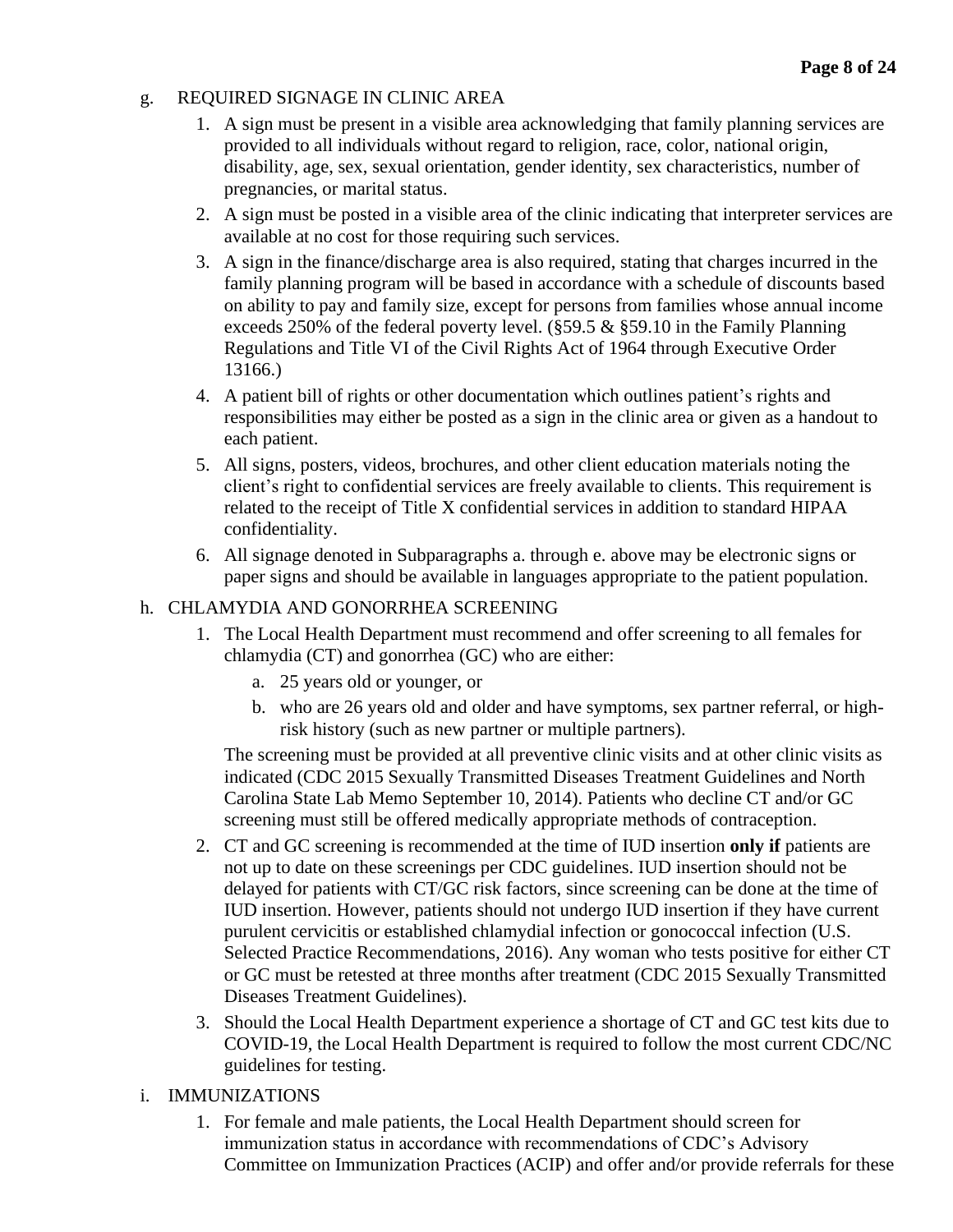vaccines. Refer to page 17 of the QFP for details (Title X, QFP). If the Local Health Department opts to offer state-supplied vaccines, they must offer all state-supplied vaccines as indicated. If the Local Health Department provides non-state-supplied vaccines in the Family Planning Program, charges must be applied to the sliding fee scale.

### j. ENHANCED ROLE REGISTERED NURSE REQUIREMENTS

- 1. Certain low-risk patients may receive designated services from public health nurses who have received special Family Planning Enhanced Role Registered Nurse Training. If the Local Health Department has enhanced role screeners, a roster will be maintained and kept current. The roster shall include date of completion of the enhanced role registered nurse (ERRN) training, number of patient contact hours (combination of time spent as a nurse interviewer and highest-level care provider) and accrued reproductive healthrelated educational contact hours. Enhanced role registered nurses must fulfill all requirements by June 30<sup>th</sup> each year or they will lose enhanced role status due to elimination of program and there is no current re-rostering component available.
- 2. The completion of 100 clinical hours and 10 reproductive health-related educational contact hours during the fiscal year, July 1, 2022–June 30, 2023, shall be documented by the Local Health Department. The documentation for the prior state fiscal year (July 1, 2021–June 30, 2022) must be submitted by August 15, 2022, to the Women's Health Branch, through completion of the WHB ERRN Survey Monkey Survey. A link to the survey will be sent via email to the ERRN as well as the agency's Director of Nursing. The Local Health Department shall advise their Women's Health Branch Regional Nurse Consultant of any ERRNs who have either retired or are no longer functioning as an ERRN and they will be removed from the current roster and will not be required to complete the survey. Any ERRN who is seeking re-rostering must submit a competency checklist completed by the agency's Medical Director/Medical Consultant responsible for the Family Planning Program and the Director of Nursing. Additionally, the ERRN must also submit relevant standing orders with their re-certification paperwork. Training resources are available at

[https://whb.ncpublichealth.com/provpart/training.htm.](https://whb.ncpublichealth.com/provpart/training.htm)

## k. PHARMACEUTICAL SERVICES

1. The Local Health Department shall ensure program integrity and maintain auditable records which document compliance with all 340B Program requirements as specified at [https://www.hrsa.gov/opa/programrequirements/index.html.](https://www.hrsa.gov/opa/programrequirements/index.html) Billing policies and procedures must be in compliance with North Carolina Administrative Code (10A NCAC 41A .0204) and insurance requirements.

## l. SUBCONTRACTING OF SERVICES

- 1. If a Local Health Department wishes to subcontract any of its responsibilities or services, a written agreement that is consistent with Title X Program Requirements and approved by the Women's Health Branch must be maintained by the Local Health Department (45 CFR parts 74 and 92).
- 2. If a Local Health Department subcontracts any Title X Family Planning Services to another entity, a copy of the executed contract must be submitted to the Women's Health Branch no later than 30 days from the date of the contract's execution.

#### m. PLANNED CLINIC CLOSURES

1. If a Local Health Department plans to close a family planning clinic site or stop seeing family planning patients, the Local Health Department must provide written notice to the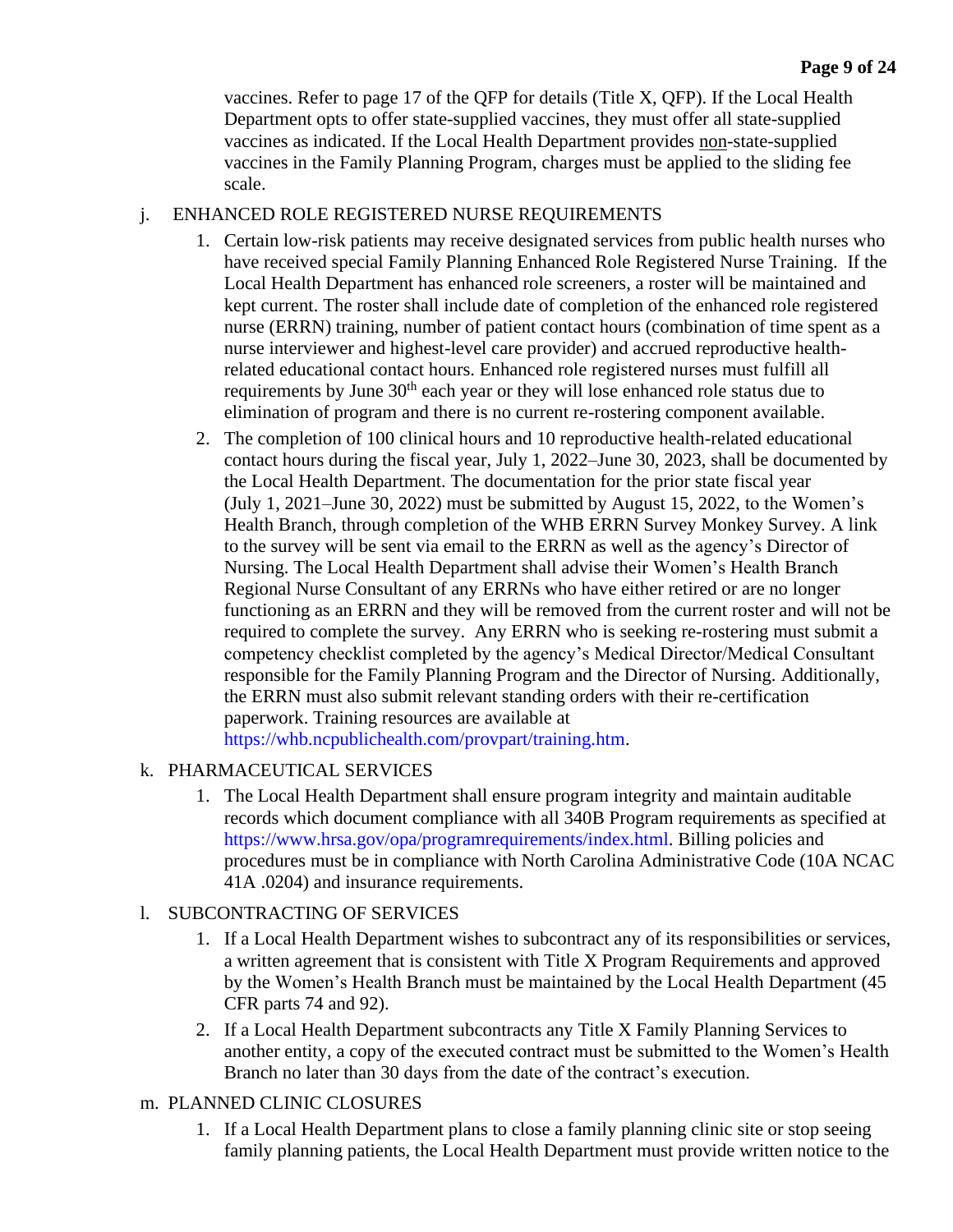Family Planning and Reproductive Health Unit Supervisor in the Women's Health Branch, at least 45 days in advance of such an action. The Office of Population Affairs (OPA), the federal agency which funds the Title X Family Planning Program, has informed DPH that any time a clinic listed in DPH's annual list of Title X Family Planning providers is going to be closed or will no longer be serving family planning patients, DPH must inform them 30 days prior to this action. OPA considers this type of action a change in the scope of DPH's work and they will either approve or deny the action.

#### n. OFFICE OF POPULATION AFFAIRS (OPA) CLINIC LOCATOR

1. The Local Health Department shall complete initial data entry related to their clinic site or sites in the OPA Clinic Locator and shall review/update this data entry at least annually, or more frequently if clinic sites and/or clinical services undergo relevant changes. Questions are to be directed to the Statewide Family Planning Nurse Consultant [\(https://whb.ncpublichealth.com/contact.htm\)](https://whb.ncpublichealth.com/contact.htm). The OPA Clinic Locator can be found at: <https://opa-fpclinicdb.hhs.gov/>

### **IV. Performance Measures / Reporting Requirements:**

- 1. The Local Health Department shall improve pregnancy outcomes and improve the health status of patients before pregnancy by meeting the county-specific Outcome Objectives. These Outcome Objectives are listed below, and the actual county-specific numbers are located in the Agreement Addenda section on the Women's Health Branch website at [https://whb.ncpublichealth.com/](https://whb.ncpublichealth.com/provPart/agreementAddenda.htm)  [provPart/agreementAddenda.htm.](https://whb.ncpublichealth.com/provPart/agreementAddenda.htm)
	- a. Increase number of family planning patients
	- b. Reduce pregnancies among adolescent females in each of these categories:
		- 1. Pregnancy age 17 and under
		- 2. Pregnancy age 18 and 19
		- 3. Pregnancy age 15 to 19
		- 4. Repeat pregnancy age 17 and under
	- c. Reduce the proportion of pregnancies conceived within 18 months of previous birth
	- d. Increase access to the most effective contraceptives
	- e. Reduce the percentage of unintended pregnancies
- 2. Annual Reports
	- a. Media Review Requirements
		- 1. The Local Health Department **must submit, at least annually and no later than August 15, 2022,** family planning media review documentation and Family Planning Media Review Documentation form DHHS 3491. All informational and educational materials should be reviewed and approved by an advisory committee of at least five members broadly representative of the population for which the materials are intended before use and re-reviewed on a regular basis. A letter stating that there were no new materials to review will only be accepted once in any three-year period.
			- a. Materials must be reviewed to assure they comply with community standards, and consider the educational, cultural, and diverse backgrounds of individuals to whom the materials are intended;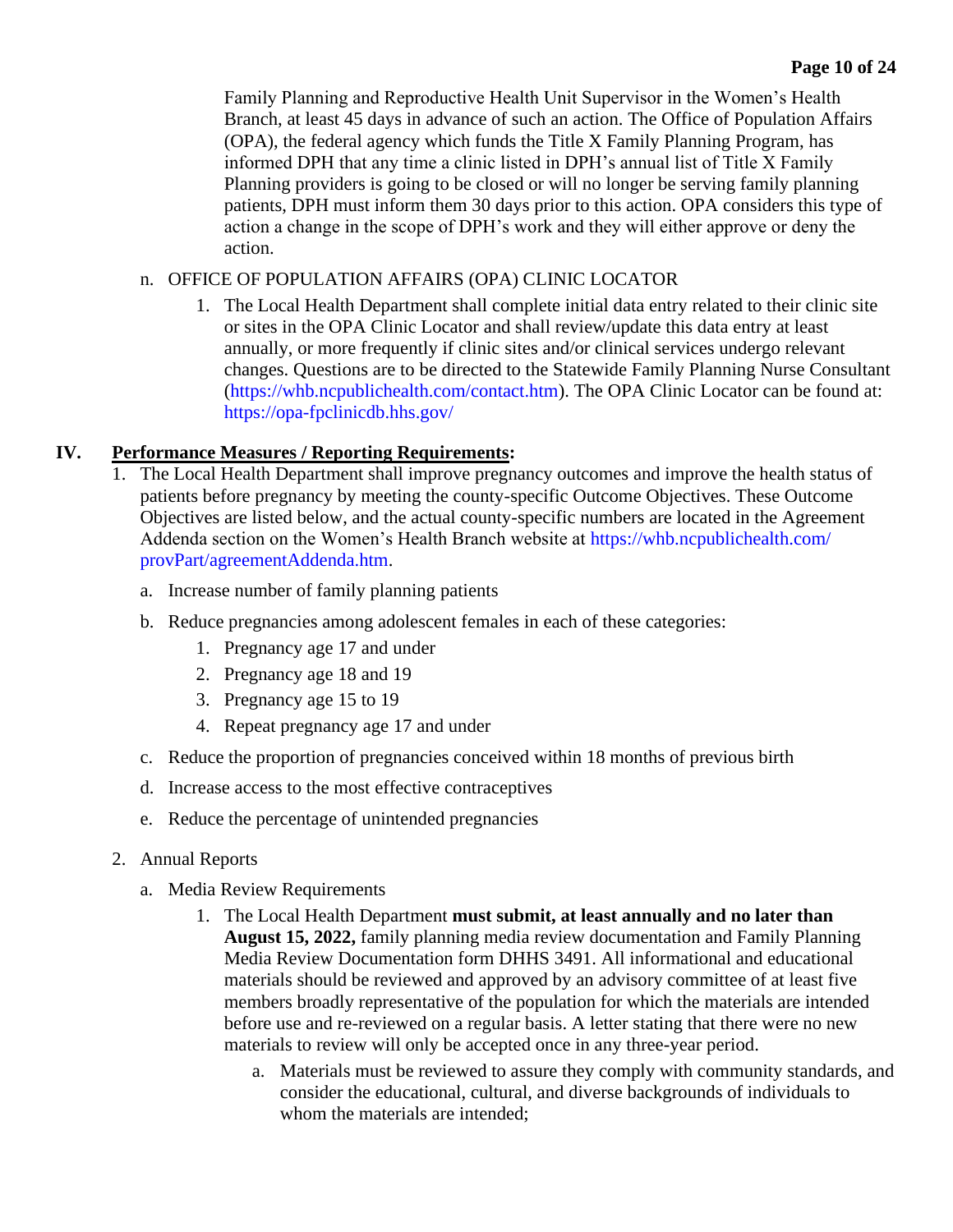- b. The content of the material must be reviewed to assure it is factually correct, medically accurate, culturally, and linguistically appropriate, inclusive, and trauma informed.
- 2. The forms and documentation may be mailed to the Women's Health Branch at 1929 Mail Service Center, Raleigh NC 27699-1929, attention Family Planning Program Consultant, or scanned and emailed to the Family Planning Program Consultant at savannah.simpson@dhhs.nc.gov. Form DHHS 3491 may be obtained from the Women's Health Branch Web page at [https://whb.ncpublichealth.com/provPart/forms.htm.](https://whb.ncpublichealth.com/provPart/forms.htm)
- 3. The Local Health Department shall maintain a list of approved materials available to distribute to patients, including the date of when the material last went through media review.
- b. Sterilization Reporting Requirements
	- 1. Local family planning programs that perform or arrange for sterilization services funded with Federal Title X, Medicaid/Title XIX (including the Medicaid Family Planning State Plan Amendment), or other federal funds, **must report all sterilization procedures, including vasectomies, by January 13, 2023,** for the prior calendar year.

("Perform" is to pay for or directly provide the medical procedure itself. "Arrange for" is to make arrangements [other than mere referral of an individual to, or the mere making of an appointment for him or her with another health care provider] for the sterilization of an eligible individual by a health care provider other than the local agency.)

Agencies must have a plan or protocol in place that addresses sterilizations, whether or not this service is being offered. Procedures must be reported using Form PHS-6044 [\(https://whb.ncpublichealth.com/provpart/forms.htm\)](https://whb.ncpublichealth.com/provpart/forms.htm).

Form PHS-6044 (Revised) should be sent to:

Women's Health Branch 1929 Mail Service Center Raleigh, NC 27699-1929 Attn: Family Planning and Reproductive Health Unit Supervisor Fax: 919-870-4827

The current sterilization consent forms that must be used when arranging sterilizations can be found at: [https://www.hhs.gov/opa/sites/default/files/consent-for-sterilization](https://www.hhs.gov/opa/sites/default/files/consent-for-sterilization-english-updated.pdf)[english-updated.pdf](https://www.hhs.gov/opa/sites/default/files/consent-for-sterilization-english-updated.pdf) (English) and [https://www.hhs.gov/opa/sites/default/files/consent](https://www.hhs.gov/opa/sites/default/files/consent-for-sterilization-spanish-updated.pdf)[for-sterilization-spanish-updated.pdf](https://www.hhs.gov/opa/sites/default/files/consent-for-sterilization-spanish-updated.pdf) (Spanish).

2. **If the Local Health Department neither performs nor arranges for sterilizations supported with federal funds, it must submit annually by August 15, 2022, a letter requesting a waiver** from the annual reporting requirement for sterilization services. The letter may state that the Local Health Department does not, nor does it plan to engage in performing or arranging for sterilizations during the year. The waiver letter request should be sent to:

Women's Health Branch 1929 Mail Service Center Raleigh, NC 27699-1929 Attn: Family Planning and Reproductive Health Unit Supervisor Fax: 919-870-4827

c. Family Planning Annual Report (FPAR): Electronic Health Record data is required to be reported through the Local Health Department-Health System Analysis (LHD-HSA) system per the Consolidated Agreement. A resource on specific Family Planning required data elements to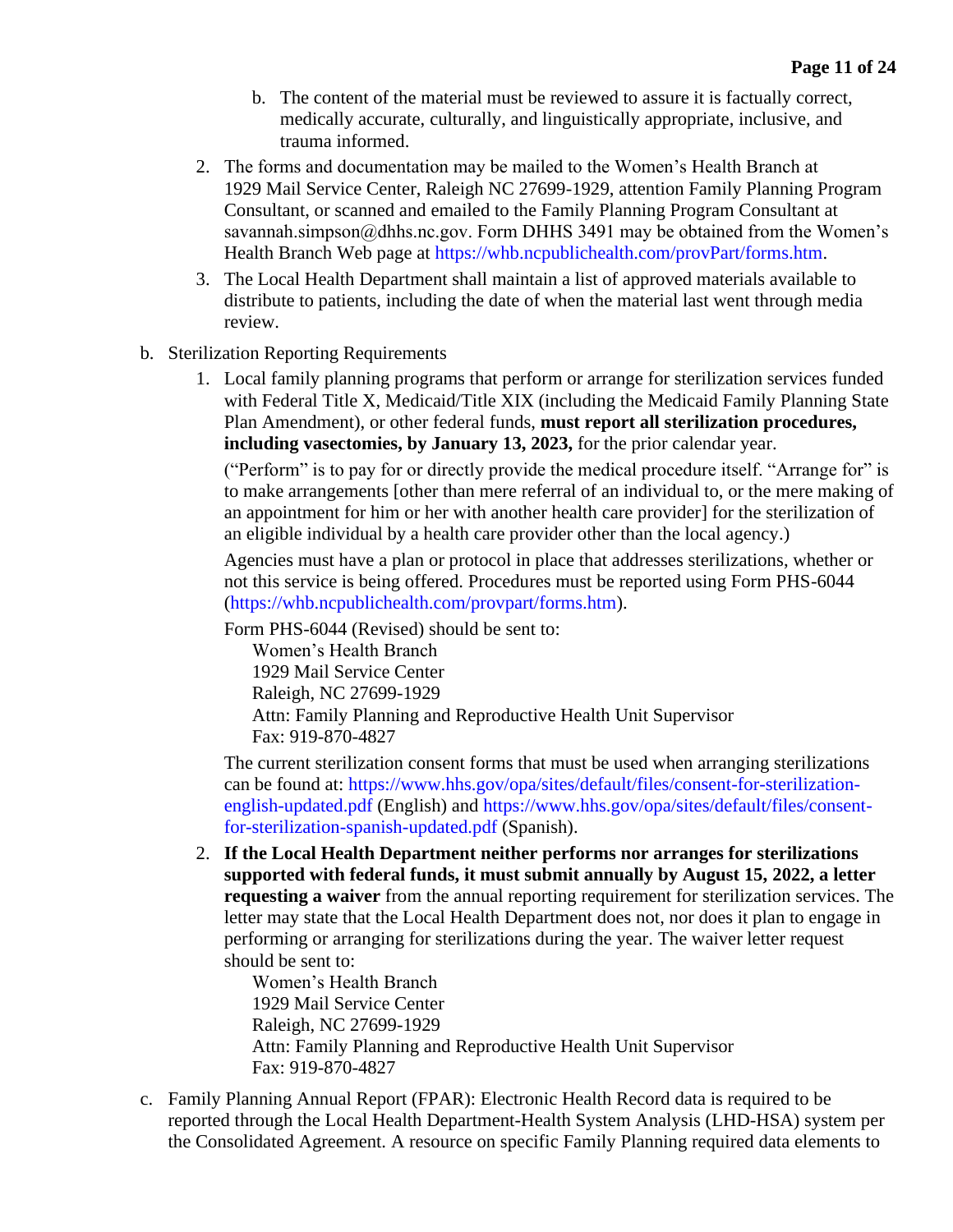track can be found on our website here: [https://whb.ncpublichealth.com/provpart/docs/TitleX-](https://whb.ncpublichealth.com/provpart/docs/TitleX-DataGuide.pdf)[DataGuide.pdf](https://whb.ncpublichealth.com/provpart/docs/TitleX-DataGuide.pdf)

- d. Outside of the LHD-HSA data reporting, as part of the annual reporting funding requirement for Title X, the following additional data is required to be collected:
	- 1. Unduplicated number of patients tested for chlamydia by gender and age group (<15, 15- 17, 18-19, 20-24, and 25 and over)
	- 2. Total number of tests performed by gender for gonorrhea, syphilis, and HIV
	- 3. Number of positive HIV tests
	- 4. Unduplicated number of patients who obtained a Pap test
	- 5. Total number of Pap tests performed
	- 6. Total number of Pap tests with Atypical Squamous Cells (ASC) or higher
	- 7. Total number of Pap tests with High-grade Squamous Intrathelial Lesion (HSIL) or higher
	- 8. Staffing Levels
	- 9. Additional data elements as needed, per Title X requirements.

This data shall be reported by the LHD through an online survey which it will receive from the WHB. For the reporting period January 1–December 31, 2022, the deadline for data submission is January 13, 2023. (Data for the reporting period January 1–May 31, 2022, are for services provided under the prior year's Agreement Addendum, FY21-22.)

e. To ensure that all local program income that is supporting the Family Planning Program is reported, quarterly reports must be submitted through an online survey according to the following schedule:

| <b>Quarterly Reporting Interval</b> | <b>Report Due Date</b> |
|-------------------------------------|------------------------|
| April 1-June 30, 2022               | July 20, 2022          |
| July 1-September 30, 2022           | October 19, 2022       |
| October 1–December 31, 2022         | January 18, 2023       |
| January 1–March 31, 2023            | April 19, 2023         |

A survey will be emailed each quarter by the WHB to the Local Health Department for it to complete.

- f. The Family Planning Program must submit a plan for the proposed use of their TANF Out-of-Wedlock Birth Prevention funds to the Family Planning and Reproductive Health Unit in Raleigh. The plans are due to the DPH Program contact by June 1, 2022. Please see Attachment D, TANF Out-of-Wedlock Birth Prevention Program Deliverables. A list of examples of items to include in the plan is located at: [https://whb.ncpublichealth.com/provpart/](https://whb.ncpublichealth.com/provpart/agreementAddenda.htm)  [agreementAddenda.htm](https://whb.ncpublichealth.com/provpart/agreementAddenda.htm)
- g. The Local Health Department shall complete an annual Community Engagement Plan and an annual Community Education/Service Promotion Plan. The Local Health Department shall maintain meeting minutes from discussions in developing the plans, including how the Medical Director has been involved in the process. A sample template for developing the plans is located at: [https://whb.ncpublichealth.com/provPart/forms.htm.](https://whb.ncpublichealth.com/provPart/forms.htm) The plans must be submitted to the Family Planning Program Consultant electronically at [savannah.simpson@dhhs.nc.gov](mailto:savannah.simpson@dhhs.nc.gov) by August 15, 2022.
- h. The Local Health Department shall complete the annual Local Health Department Pharmacy Services Survey, as requested by the State Pharmacist, by May 1, 2023. The survey is found at: <https://www.surveymonkey.com/r/annuallhdpharmacysurvey>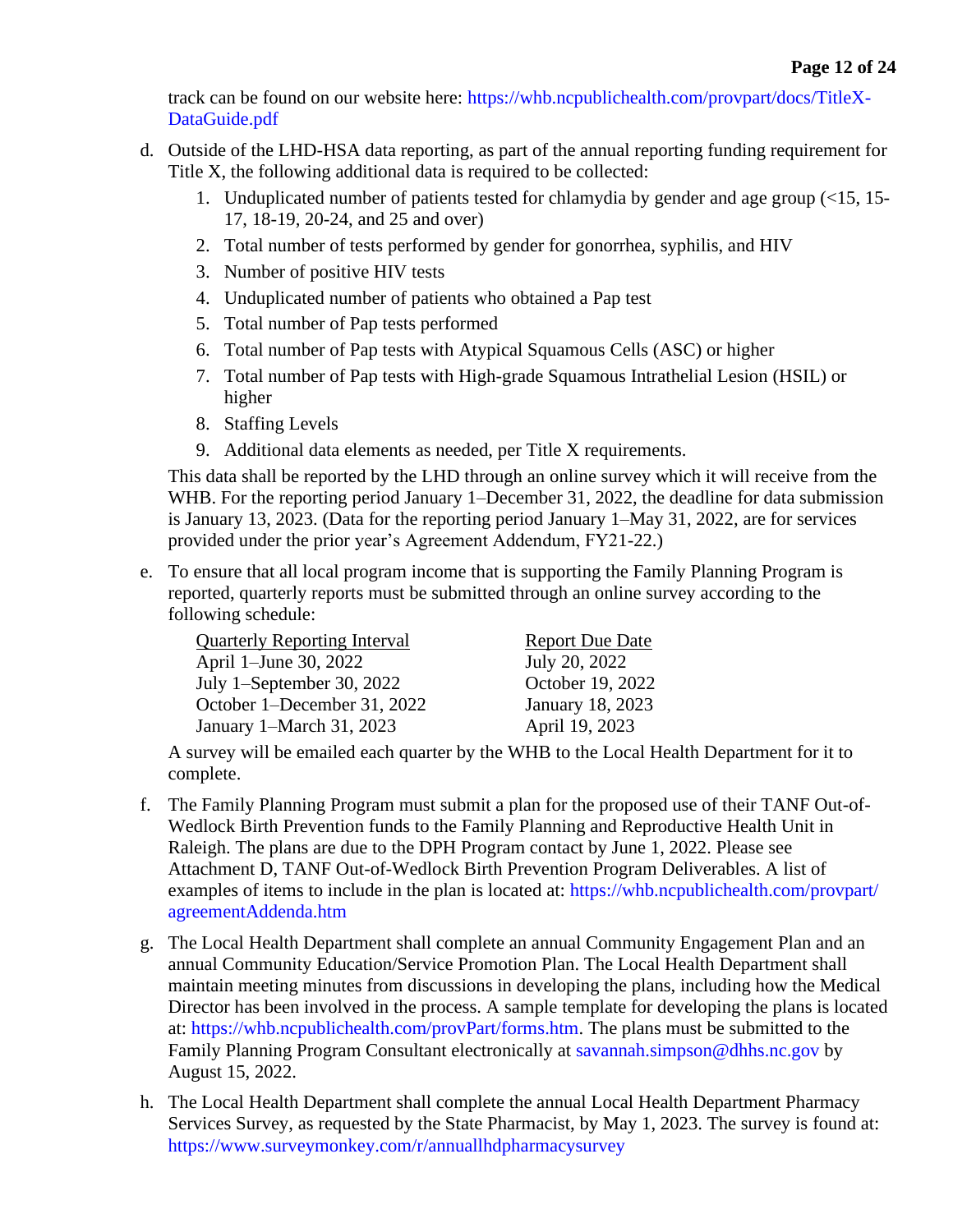#### **V. Performance Monitoring and Quality Assurance:**

- 1. The Local Health Department must have a quality improvement (QI) process which includes review of at least one aspect of improving clinical services, and a description of steps taken by the family planning clinic in response to those findings at least annually. Details for this process can be found on pages 21-25 of the QFP (QFP Table 4, Title X, Section 8.7). Compliance with this requirement will be assessed during the monitoring process by the Women's Health Regional Nurse Consultants. The WHB has developed a sample template to assist with documenting QI processes, which is located at:<https://whb.ncpublichealth.com/provPart/forms.htm>
- 2. The Local Health Department must annually survey Family Planning patients regarding their levels of satisfaction with the clinical services they received, evaluate survey results, and adjust services as needed. A template survey can be found on the Women's Health Branch website at [https://whb.ncpublichealth.com/provpart/forms.htm.](https://whb.ncpublichealth.com/provpart/forms.htm)
- 3. The Local Health Department shall conduct a record audit at least annually. Records should comply with current policies and procedures, and the Local Health Department should create and implement corrective action plans in accordance with any findings upon audit. Women's Health Regional Nurse Consultants will review the Local Health Department's record audits and corrective action plans during monitoring. Record audit tools can be found on the WHB website: https://whb.ncpublichealth.com/provpart/forms.htm.
- 4. The Local Health Department shall conduct a review of all program protocols, policies, procedures, and standing orders annually. All program protocols, policies, procedures, and standing orders must be revised in accordance with current program guidelines and agency practice and signed annually.
- 5. The Women's Health Branch Regional Nurse Consultants (RNC) facilitate the monitoring process. The process includes the development of a pre-monitoring plan four to six months prior to the designated monitoring month; virtual/on-site monitoring visits every three years; and technical assistance visits via phone or email as needed. Virtual/On-site monitoring visits include a review of audited charts, clinic observations, a review of policies/procedures/protocols and standing orders, and an assessment of billing and coding. A pre-monitoring visit from the RNC is optional.
- 6. A written report is completed for each virtual/on-site monitoring visit. The written report, which may indicate a Corrective Action Plan (CAP) is needed, will be emailed within 30 days after the monitoring site visit to the local Health Director and those Local Health Department staff overseeing the Family Planning clinic.
- 7. If a CAP is required, the Local Health Department must prepare and submit it within 30 days after the follow-up report is emailed to the Health Director by the DPH Program Contact. If a CAP has not been received within 30 days of the written report, then the Local Health Department does not have monitoring closure. If the monitoring is not closed within 90 days, the agency will be placed on high-risk monitoring status which will require annual monitoring of the Local Health Department. Monitoring closure is defined as the Local Health Department being notified that their final CAP is acceptable or that they are being referred for continuing technical assistance.
- 8. The Family Planning Program Consultant shall provide ongoing technical assistance, including conducting an annual curriculum observation of TANF-funded program activities, if relevant.
- 9. A loss of up to 5% of funds may result for the Local Health Department that does not meet the level of Family Planning Patients (Attachment B) or expend all Title X and Healthy Mothers/Healthy Children (HMHC) funds for a two-year period.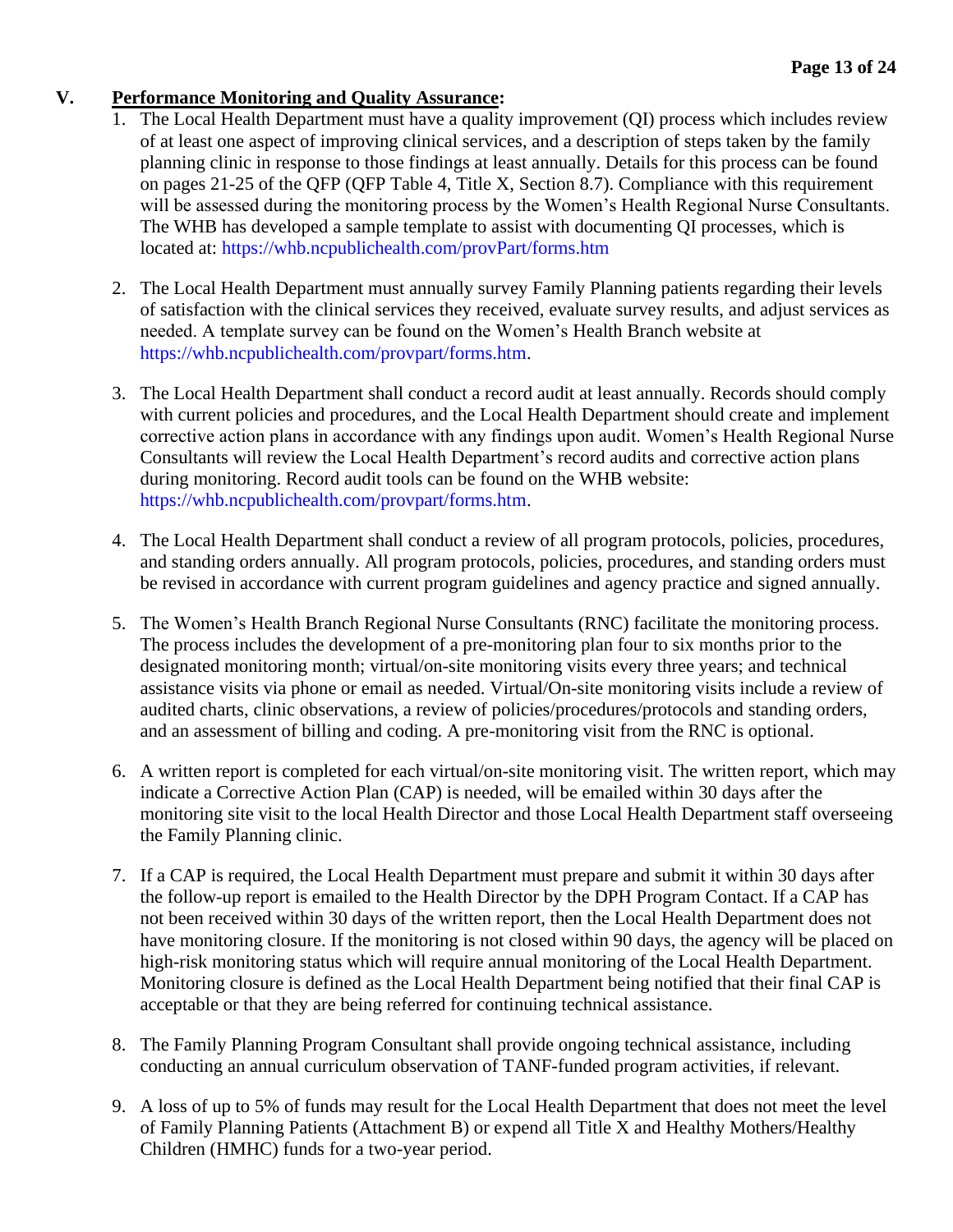#### **VI. Funding Guidelines or Restrictions:**

- 1. Requirements for pass-through entities: In compliance with 2 CFR §200.331 *Requirements for pass-through entities*, the Division of Public Health provides Federal Award Reporting Supplements to the Local Health Department receiving federally funded Agreement Addenda.
	- a. Definition: A Supplement discloses the required elements of a single federal award. Supplements address elements of federal funding sources only; state funding elements will not be included in the Supplement. Agreement Addenda (AAs) funded by more than one federal award will receive a disclosure Supplement for each federal award.
	- b. Frequency: Supplements will be generated as the Division of Public Health receives information for federal grants. Supplements will be issued to the Local Health Department throughout the state fiscal year. For federally funded AAs, Supplements will accompany the original AA. If AAs are revised and if the revision affects federal funds, the AA Revisions will include Supplements. Supplements can also be sent to the Local Health Department even if no change is needed to the AA. In those instances, the Supplements will be sent to provide newly received federal grant information for funds already allocated in the existing AA.
- 2. Title X and Healthy Mothers/Healthy Children funds can be used to finance and maintain hardware, software, and subscription linkage at current local market values.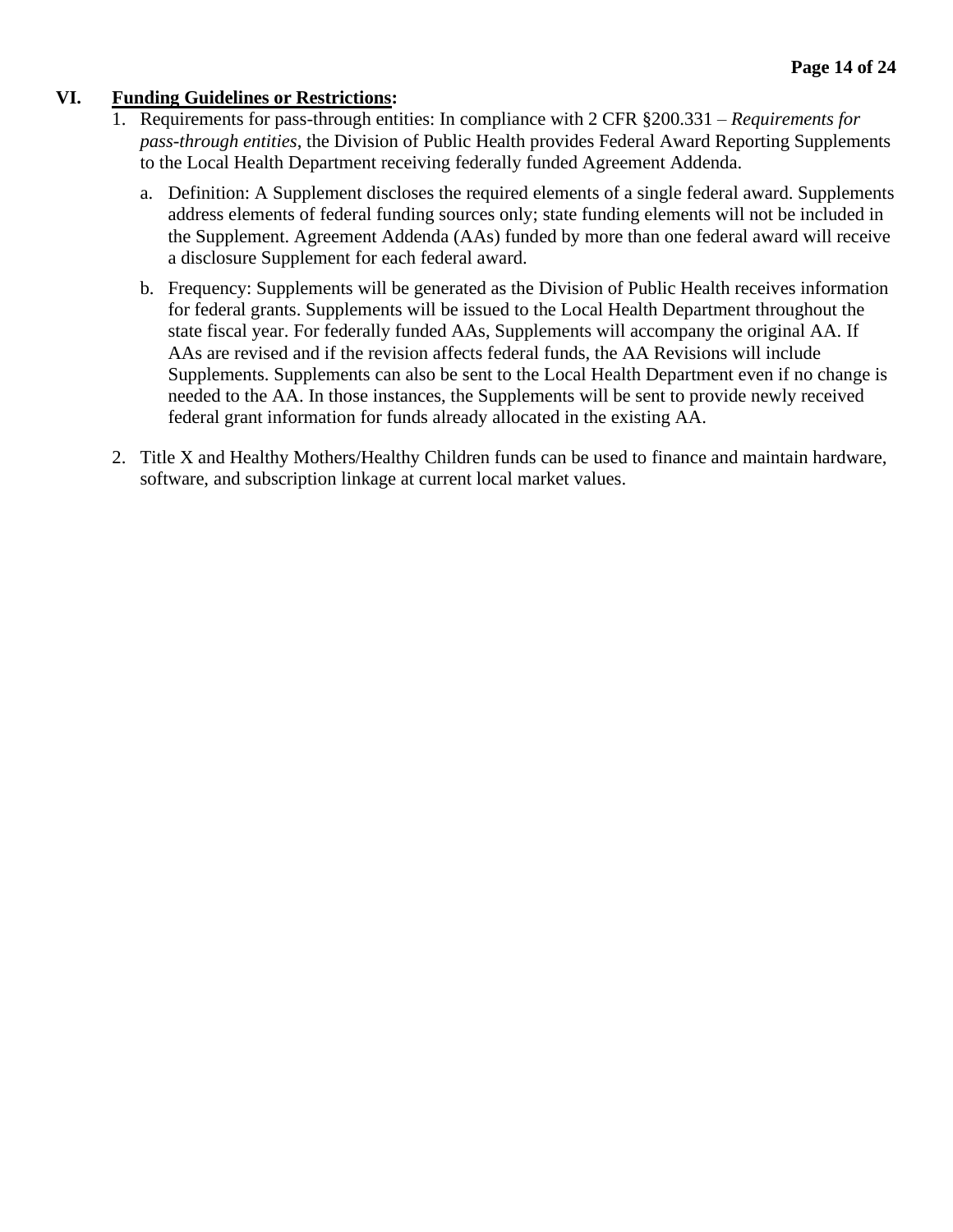## **Attachment A**

## **Detailed Budget Instructions and Information**

#### **Budget and Justification Form**

Applicants must complete the **Open Window Budget Form for FY22-23**. Refer to FY 21-22's approved budget narrative as a reference for completing FY 22-23's budget narrative. Upon completion, the Open Window Budget Form must be emailed to [Joseph.Scott@dhhs.nc.gov](mailto:Joseph.Scott@dhhs.nc.gov) no later than 30 days after this Agreement Addendum is signed and returned to DPH. The Open Window Budget Form requires a line-item budget and a narrative justification for each line item. This form can be downloaded from the Women's Health Branch website at [https://whb.ncpublichealth.com/provpart/agreement-addenda.htm.](https://whb.ncpublichealth.com/provpart/agreement-addenda.htm)

The Open Window Budget Form consists of 3 tabbed sheets in a Microsoft Excel workbook. These sheets are: Contractor Budget worksheet (sheet 1), Salary and Fringe worksheet (sheet 2) and Subcontractor Budget worksheet (sheet 3). Enter information only in yellow, pink, or white shaded cells. The blue shaded fields will automatically calculate for you. Information entered in sheets 2 and 3 will appear automatically on sheet 1.

#### **Narrative Justification for Expenses**

A narrative justification must be included for every expense listed in the FY22-23 budget. Each justification should show how the amount on the line-item budget was calculated, clearly justify/explain how the expense relates to the program. The instructions on **How to Fill Out the Open Window Budget Form** are posted on the Women's Health Branch website at<https://whb.ncpublichealth.com/provpart/agreement-addenda.htm>. Below are examples of line-item descriptions and sample narrative justifications.

#### **Supplies**

Disposable or one-time-use medical supplies are considered supplies. Examples of medical supplies are as follows: intrauterine devices, contraceptive implants, contraceptive pills, and condoms.

Justification Example: 50 Nexplanons @ \$399.00 each = \$19,950.

#### **Equipment**

The maximum that can be expended on an equipment item, without prior approval from the WHB, is \$2,000. An equipment item that exceeds \$2,000 must be approved by the WHB before the purchase can be made. If an equipment item shall be used by multiple clinics, you must prorate the cost of that equipment item and the narrative must include a detailed calculation which demonstrates how the agency prorates the equipment.

Justification Example: 1 shredder @ \$1,500 each for nursing office staff to shred confidential patient information. Cost divided between 3 clinics:  $$1,500/3 = $500$ .

#### **Administrative Personnel Fringe Costs**

Provide position titles, staff FTE amounts, brief description of the positions, and method of calculating each fringe benefit that shall be funded by this Agreement Addendum. A description can be used for multiple staff if the duties being performed are similar. *Do not prorate the salary and fringe amounts. The spreadsheet will prorate these amounts based on the number of months and percent of time worked.*

Justification Example: P. Johnson, PHN III, 1.0 FTE, Performs the following duties for patients who request Family Planning services: 1) Intake of patient history/reason for appointment; 2) Collect labs for Family Planning Program per nurse standing orders; 3) Provide Family Planning education required components; and 4) Assist medical providers with any further needs within nursing scope of practice.

Budget Narrative Justification Example: FICA at 7.65% of budgeted salary; Retirement at 10% of budgeted salary; Unemployment at 2% of budgeted salary; and Other at 3% (includes life insurance, AD&D, and liability insurance) of budgeted salary. Health insurance is \$6,000 per individual.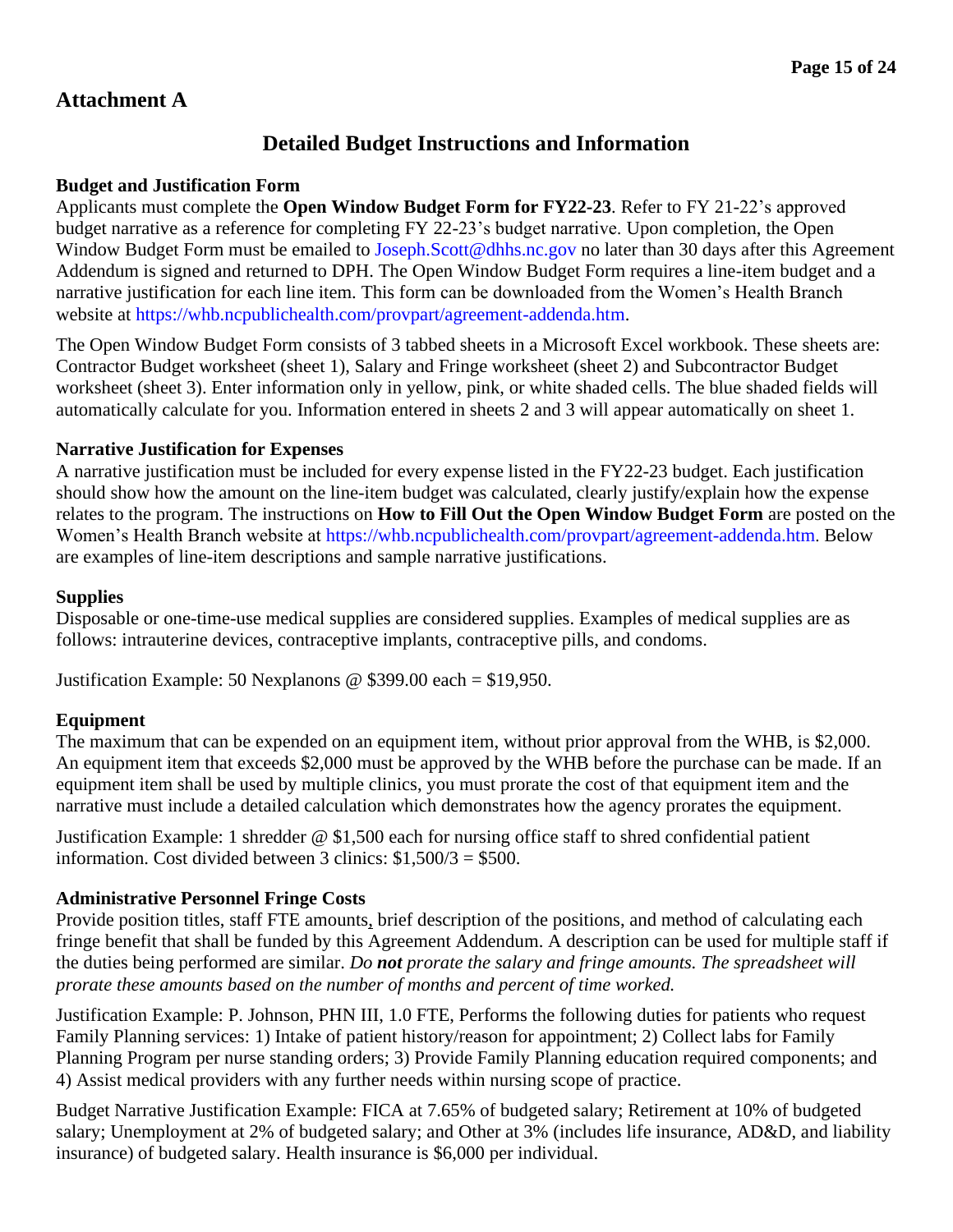### **Incentives**

Incentives may be provided to program participants in order to ensure the level of commitment that is needed to achieve the expected outcomes of the program. While there is no maximum amount of funding that may be used to provide incentives for program participants, the level of incentives must be appropriate for the level of participation needed to achieve the expected outcomes of the program. Examples of incentives are as follows: gift cards, gas cards/bus passes, and water bottles.

Justification Example: Gift cards for 10 participants  $\omega$  \$20/card = \$200.

### **Travel**

Mileage and subsistence rates are determined by the State of North Carolina Office of State Budget and Management (OSBM) and the rates are available on the OSBM website at https://www.osbm.nc.gov/budman5 travel-policies. The LHD can calculate travel and subsistence rates equal to or below the current state rates.

Current Subsistence Rates—For informational purposes, the OSBM lists the following schedule, effective July 1, 2021:

|                         | In-State | Out-of-State |
|-------------------------|----------|--------------|
| <b>Breakfast</b>        | \$13.00  | \$13.00      |
| Lunch                   | \$14.00  | \$14.00      |
| Dinner                  | 23.00    | \$23.00      |
| Lodging (actual, up to) | \$96.00  | \$96.00      |
| Total                   | \$146.00 | \$146.00     |

Justification Example:

Overnight accommodations for Family Planning Nurse Supervisor and 1 PHN II to attend XYZ Training: 2 nights' lodging x \$96.00 = \$192.00;

2 staff's meals x \$87.00 = \$174.00

 $$174.00 = (1 \text{ breakfast x } 2 \text{ staff } @ $13.00/person) + (2 \text{ lunches x } 2 \text{ staff } @ $14.00/person) + (2 \text{ dinner x } 2 \text{ staff }$ @ \$23.00/person)

Current Mileage Rates—For informational purposes, the OSBM lists the standard mileage rate set by the Internal Revenue Service as \$0.56 cents per mile, effective January 1, 2021.

## **Women's Health Service Funds (WHSF)**

WHSF shall be used for women of childbearing age who are not covered by Medicaid, private insurance, or who are under-insured.

WHSF may be used for the purchase of any FDA-approved, reversible contraceptive method. These methods include: copper intrauterine devices, hormonal (progestin) intrauterine devices, contraceptive implants, contraceptive injections, contraceptive pills, contraceptive patches, vaginal contraceptive rings, diaphragms, sponges, cervical caps, male condoms, female condoms, spermicide, levonorgestrel Emergency Contraception, and ulipristal acetate Emergency Contraception. WHSF may also be used to cover the cost of intrauterine device and implant insertion and removal, injection fees for injectable contraception and diaphragm fitting fees.

WHSF requires participating local agencies to counsel patients without a high school diploma about the benefits of completing high school or the General Educational Development tests (GED).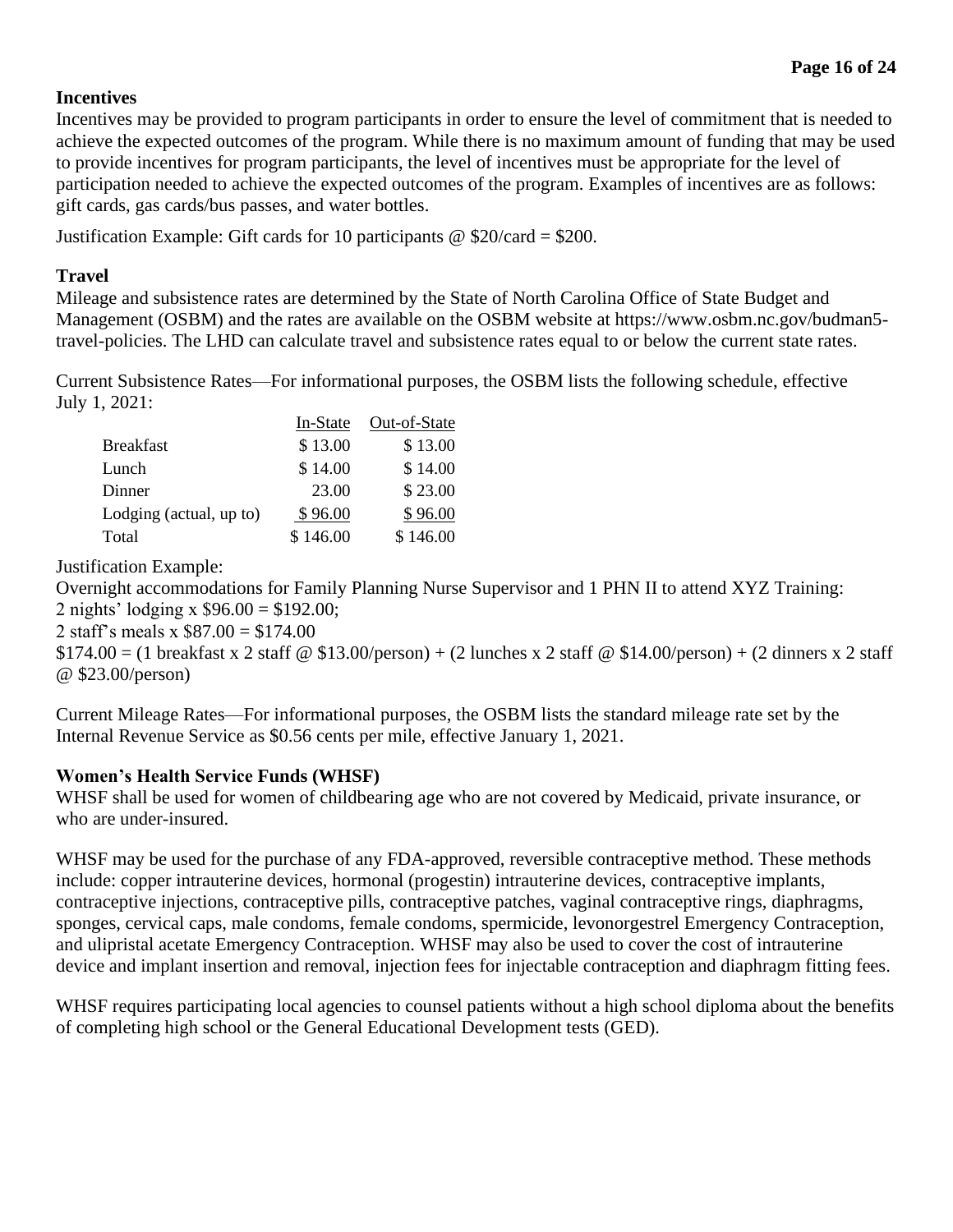## **Attachment B**

## **Family Planning Patients and Physicians Contact**

Instructions: Using the table below, enter the total number of estimated patients to be served in the Family Planning Clinic and enter the estimated percent of those patients that will be uninsured. This estimate should include "Be Smart" Family Planning Medicaid Program patients, as the waiver does not cover primary care services. Retain a copy of the completed Attachment B in the Local Health Department files for your reference. This information should be returned with your signed Agreement Addendum.

| Unduplicated number of patients to be served in the Family Planning Clinic:                                                                         |  |
|-----------------------------------------------------------------------------------------------------------------------------------------------------|--|
| <b>Estimated percent of uninsured patients (including "Be Smart Family Planning</b><br>Medicaid Users") to be served in the Family Planning Clinic: |  |
| <b>Estimated percent of uninsured patients that have "Be Smart" Family Planning</b><br><b>Medicaid</b>                                              |  |

Instructions: Using the table below, provide the names, specialties, and contact information (telephone, email) for all providers who approve or sign off on family planning clinic protocols at your facility.

| Provider Name | <b>Provider Specialties</b> | <b>Telephone Number</b> | <b>Email Address</b> |
|---------------|-----------------------------|-------------------------|----------------------|
|               |                             |                         |                      |
|               |                             |                         |                      |
|               |                             |                         |                      |
|               |                             |                         |                      |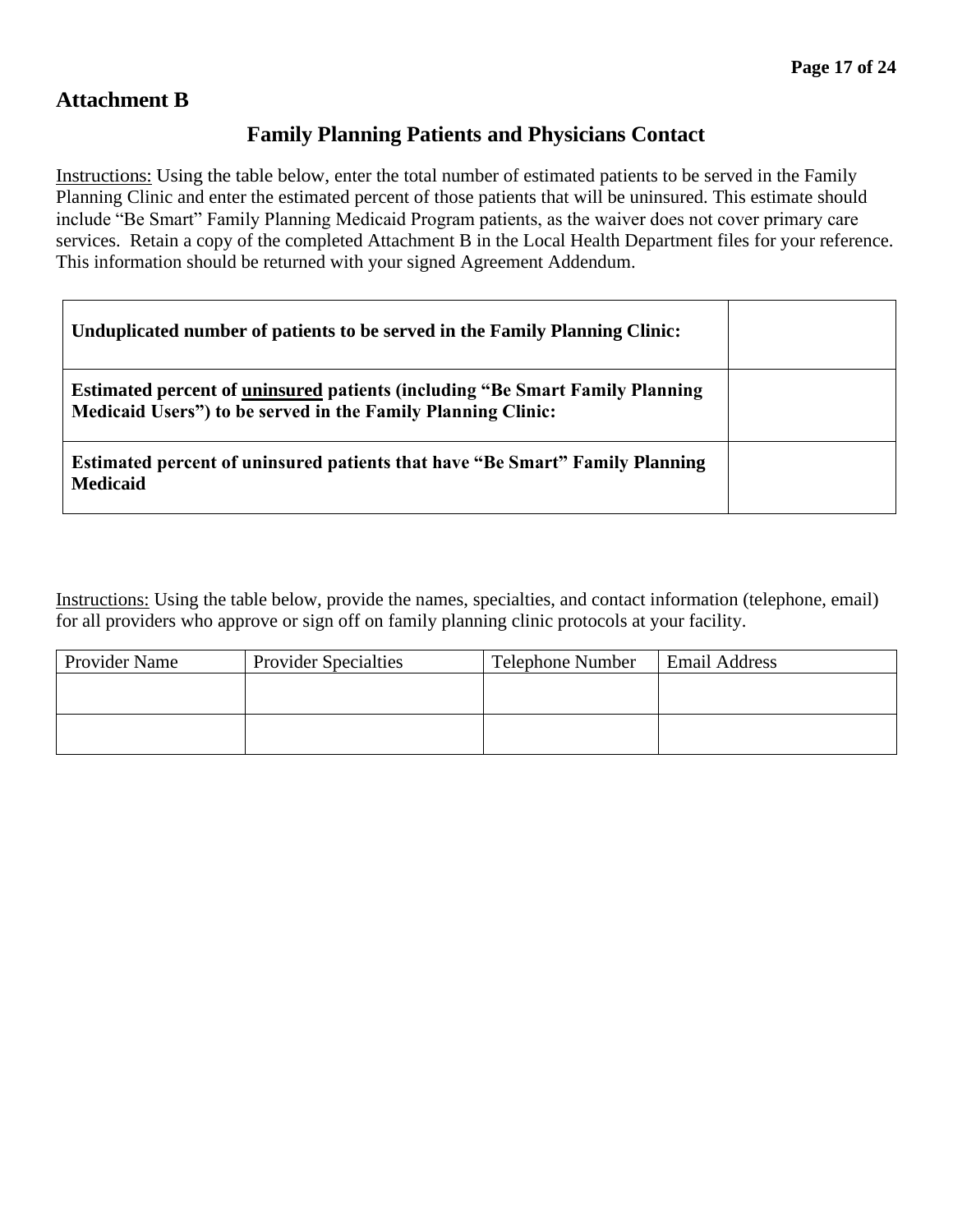## **Attachment C**

## **Family Planning Clinical and Educational Services**

#### **Family Planning Clinical Services for Females**

#### **HISTORY**

#### **(Initial and Established Preventive Appointments)**

- 1. Acute and chronic medical conditions including gynecological conditions; hospitalizations; surgery; blood transfusion or exposure to blood products*;* **R**
- 2. Pap history (date of last Pap, and if abnormal Pap, treatment*)* **R**
- 3. Menstrual history **R**
- 4. Contraceptive use past and present (including adverse effects) **R**
- 5. Obstetrical history **R**
- 6. Allergies **R**
- 7. Current use of prescription and over-the-counter medications **R**
- 8. Sexually transmitted diseases including HBV & HCV if indicated **R**
- 9. HIV **R**
- 10. Immunization assessment, including Rubella status **R**
	- Must offer either immunizations or referral for immunizations if patient not up to date on all recommended vaccines, including Hepatitis B and HPV vaccines, if indicated
- 11. Review of systems **R**
- 12. Pertinent history of immediate family members/ **R**
- 13. SOCIAL/SEXUAL HISTORY
- Pertinent partner(s) history **R**
- Extent of use of tobacco, alcohol, and other drugs **R**
- Sexual history and Social history **R**
- IF POSTPARTUM, patient must also be screened with the 5Ps screening tool
- 14. Environmental exposures/hazards **R**
- 15. Depression screening with modified PHQ-2 questions; if the client responds yes to any of the depression screening questions, on the health history, a PHQ-9 is recommended but at a minimum the

client must be assessed by the provider. POSTPARTUM clients must be screened with a validated assessment tool, such as the PHQ-9 or the Edinburgh Postpartum Depression Screening **R**

- 16. Screen for Intimate Partner Violence and provide or refer patients who screen positive **R**
- 17. IF POSTPARTUM, advised to delay future pregnancy for 18 months to 5 years. **R**
- 18. Assess for unprotected intercourse in past five days. If affirmative, administer or offer prescription for Emergency Contraception **R**

#### **PHYSICAL ASSESSMENT**

- 1. Height/Weight/Body Mass Index (BMI) **R** (Patient may decline and still receive any type of contraception)
- 2. Blood pressure **R** (Patient may decline and still receive any type of contraception, except for combined hormonal contraception)
- 3. Heart/Lungs/Extremities **I**
- 4. Thyroid **I**
- 5. Breast exam **I**
- 6. Abdomen **I**
- 7. Pelvic exam **I**
- 8. Pap test **I**
- 9. Rectum **I**
- 10. Colorectal cancer screening **I**

#### **OTHER OFFICE VISITS**

#### **(Appointments In Between Preventive Appointments, Excluding Routine Supply Appointments)**

**1.** Other office visits (excluding routine supply appointments) include: description of chief complaint, problem specific history, pertinent ROS, exam, and labs as indicated, evaluation of birth control methods, and opportunity to change methods **R**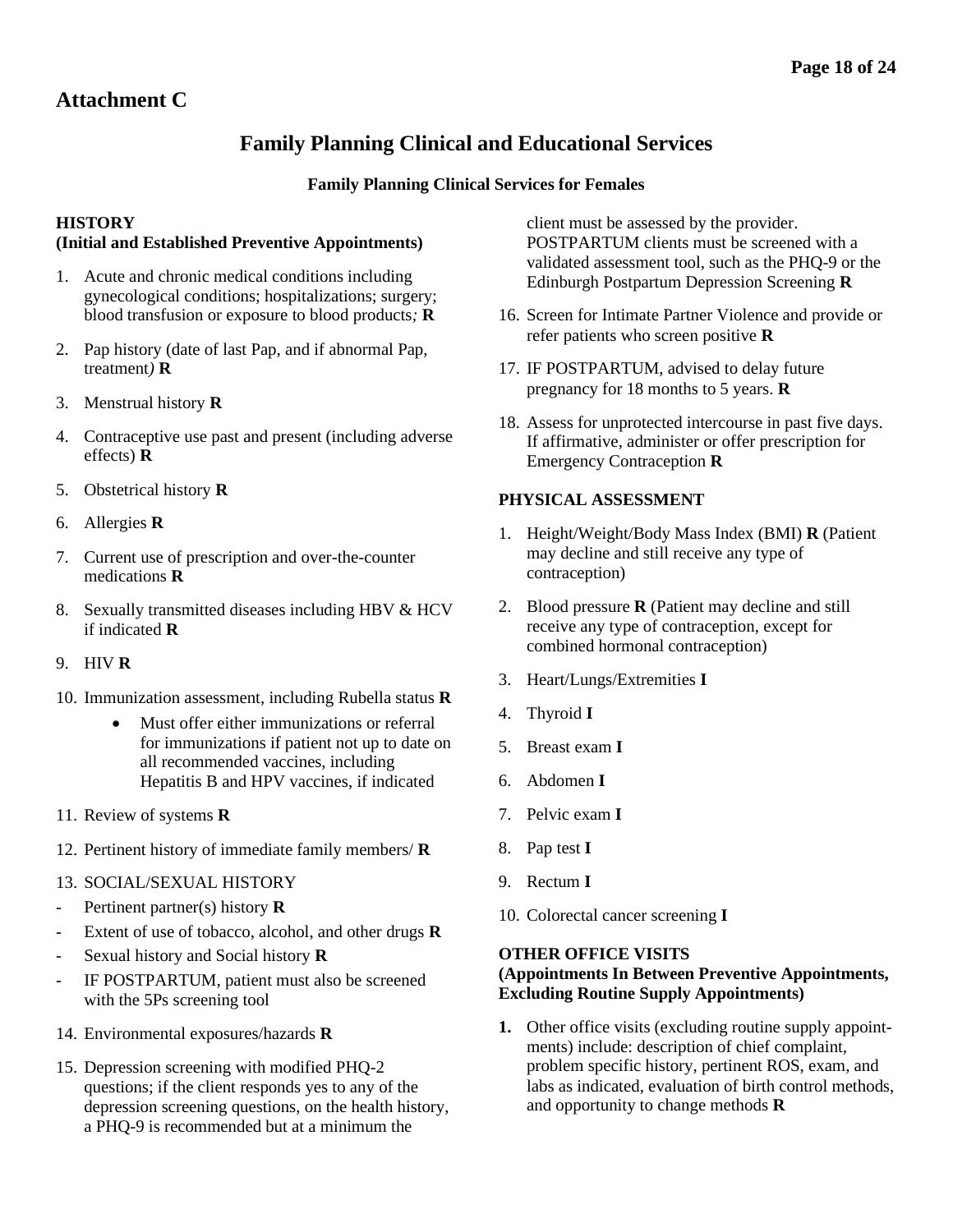### **LABS**

- 1. Gonorrhea testing **R (**Required if <25 years of age, and as indicated for those 26 and older per CDC guidelines and/or with IUD insertion **if required** per CDC's STD Screening Guidelines [U.S. Selected Practice Recommendations], 2016)
- 2. Chlamydia testing **R** (Required if < 25 years of age, and as indicated for those 26 and older per CDC guidelines and/or with IUD insertion **if required** per CDC's STD Screening Guidelines [U.S. Selected Practice Recommendations], 2016)
- 3. Syphilis serology **I** (CDC recommends screening MSM, those living with HIV, commercial sex workers, persons who exchange sex for drugs, those in adult correctional facilities and those living in communities with high prevalence)
- 4. HIV Testing **I** (CDC recommends all patients aged 13-64 be screened routinely and all persons likely to be at high risk for HIV be rescreened at least annually: Injection Drug User (IDU) and their sex partners, persons who exchange sex for money or drugs, sex partners of HIV-infected persons, MSM or heterosexual person who themselves or sex partners have had more than one sex partner since their most recent HIV test)
- 5. Hepatitis C screening **I** (Agency may refer to another agency for testing if warranted by screening)
	- **(**USPSTF recommendation, Grade B) to screen individuals at high risk for infection for hepatitis C, and one-time screening for HCV infection for all individuals 18-79 years of age
- 6. Diabetes testing, **I**
	- (USPSTF recommendation, Grade B) to screen for prediabetes and type 2 diabetes in nonpregnant adults in adults aged 35–70 years who are overweight or obese. Clinicians should offer or refer patients with prediabetes to effective preventive interventions.
- Key: **(R)** Required to recommend and offer
	- **(I)** Required when indicated by age, history, physical findings, method, previous lab tests, and/or ACOG/ACS/USPSTF/ASCCP/ ASCP/SPR/QFP; if indicated and documentation does not demonstrate that the screening/test/service was offered, the record will be held out of compliance

#### **ROUTINE SUPPLY APPOINTMENTS**

1. **Routine supply appointments include:** Evaluation of birth control methods, satisfaction with chosen method, opportunity to change methods, dispensing/administering/distributing contraceptive methods as indicated and as desired by the patient **R**

Note 1: If a patient declines a service, this must be documented in the record.

Note 2: Return appointment does not include routine supply appointment.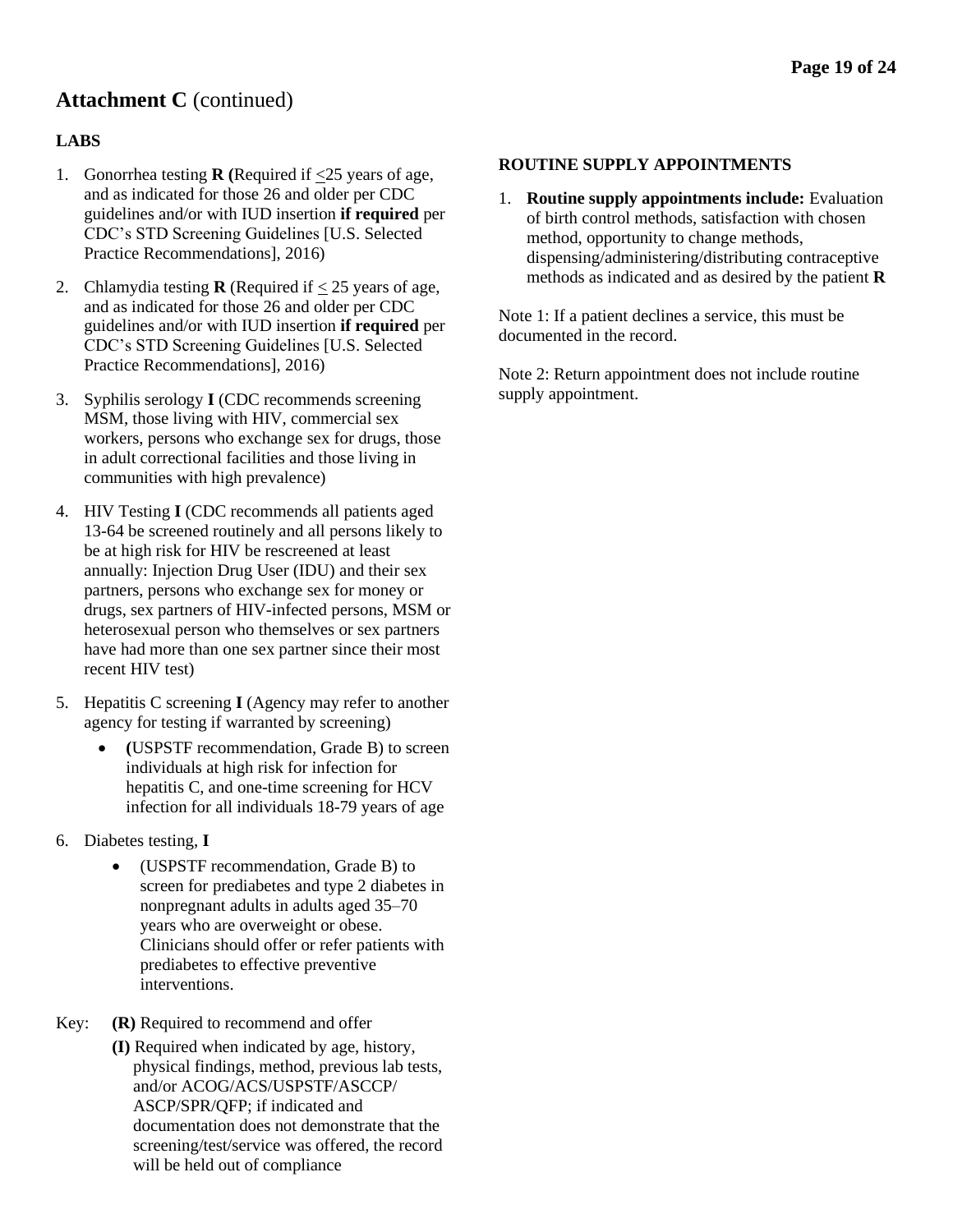#### **Family Planning Clinical Services for Males**

#### **HISTORY**

#### **(Initial and Established Preventive Appointments)**

- 1. Acute and chronic conditions including hospitalizations; surgery; blood transfusion or exposure to blood products; **R**
- 2. Allergies **R**
- 3. Current use of prescription and over-the-counter medications **R**
- 4. STIs (including HBV & HCV) **R**
- 5. HIV **R**
- 6. Immunization assessment, including Rubella status **R**
	- Must offer either immunizations or referral for immunizations if patient not up to date on all recommended vaccines, including Hepatitis B and HPV vaccines, if indicated
- 7. Review of systems **R**
- 8. Pertinent history of immediate family members **R**
- 9. SOCIAL/SEXUAL HISTORY
	- Pertinent partner(s) history **R**
	- Extent of use of tobacco, alcohol, and other drugs **R**
	- Sexual History /Social History **R**
- 10. Environmental exposures/hazards **R**
- 11. Depression screening with modified PHQ-2 questions; if the client responds yes to any of the depression screening questions, on the health history, a PHQ-9 is recommended but at a minimum the client must be assessed by the provider. **R**
- 12. Assess for unprotected intercourse in past five days. If affirmative, educate about how partner may obtain Emergency Contraception **R**

#### **PHYSICAL ASSESSMENT**

- 1. Height/Weight/Body Mass Index (BMI) **R** (Patient may decline and still receive any desired Family Planning services)
- 2. Blood pressure **R** (Patient may decline and still receive any desired Family Planning services)
- 3. Heart/Lungs/Extremities **I**
- 4. Thyroid **I**
- 5. Breast **I**
- 6. Abdomen **I**
- 7. Genitals **I**
- 8. Rectum **I**
- 9. Colorectal cancer screening **I**

#### **OTHER OFFICE VISITS (Appointments In Between Preventive Appointments, Excluding Routine Supply Appointments)**

1**.** Other office visits (excluding routine supply appointments) include: description of chief complaint, problem specific history, pertinent ROS, exam, and labs as indicated, evaluation of birth control methods, and opportunity to change methods **R**

#### **LABS**

- 1. Gonorrhea **I**
- 2. Chlamydia **I**
- 3. Syphilis serology **I**
- 4. HIV Testing, **I**
- 5. Hepatitis C screening **I** (Agency may refer to another agency for testing if warranted by screening)
	- (USPSTF recommendation, Grade B) to screen individuals at high risk for infection for hepatitis C, and one-time screening for HCV infection for all individuals 18-79 years of age
- 6. Diabetes testing, **I**
	- (USPSTF recommendation, Grade B) to screen for diabetes in adults aged 35–70 years who are overweight or obese, and referring patients with abnormal glucose levels to intensive behavioral counseling interventions to promote a healthful diet and physical activity

#### **ROUTINE SUPPLY APPOINTMENTS**

1. Routine supply appointments include: Evaluation of birth control methods, opportunity to change methods, distributing over-the-counter contraceptive methods as indicated and as desired by the patient **R**

Key: (**R)** Required to recommend and offer and if declined, this must be documented in the record.

**(I)** Required when indicated by age, history, physical findings, method, previous lab tests, and/or ACOG/ACS/USPSTF/ASCCP/ASCP/ SPR/QFP; if indicated and documentation does not demonstrate that the screening/test/service was offered, the record will be held out of compliance, and if declined, this must be documented in the record.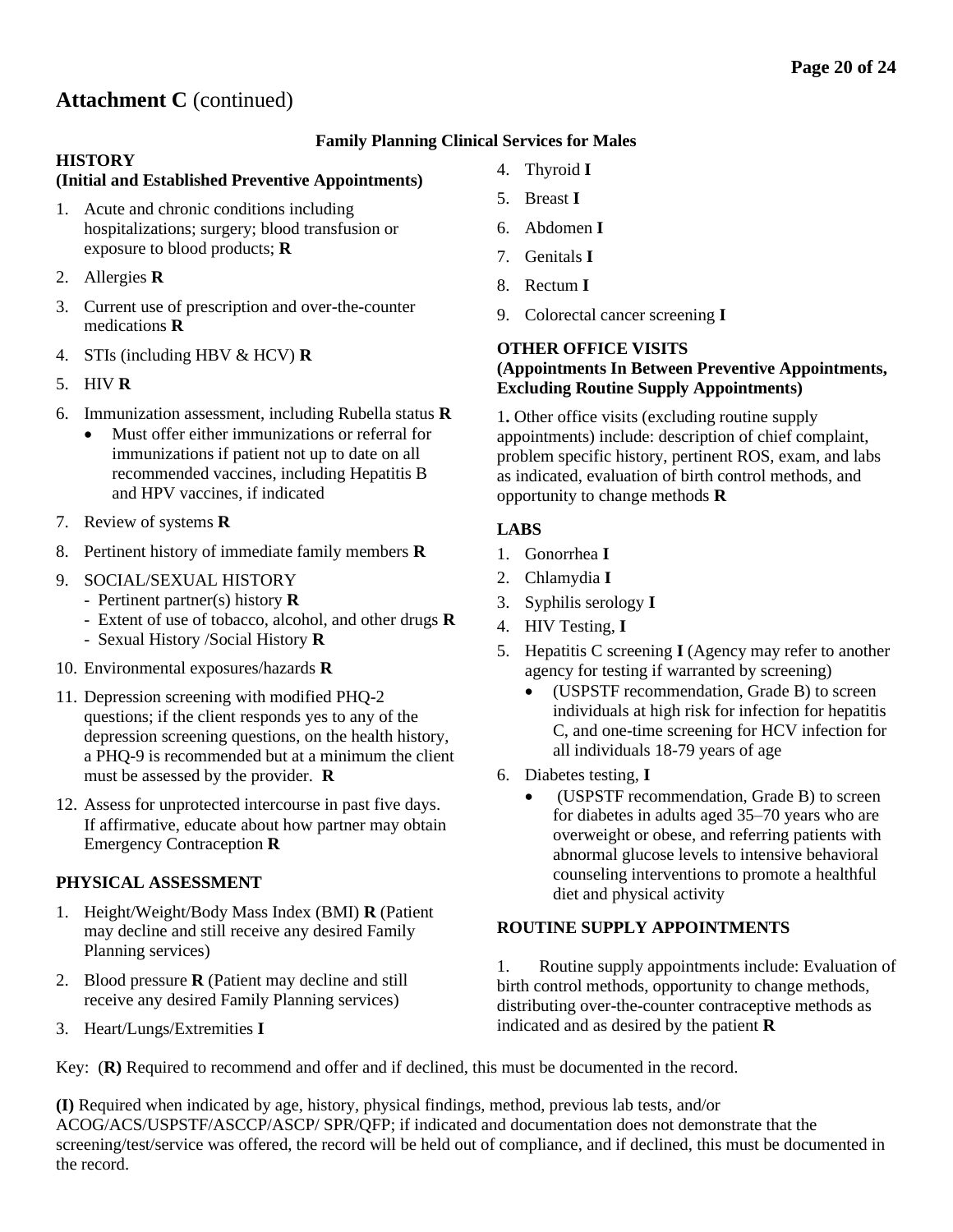#### **Family Planning Female Patient Education Requirements**

#### **The patient should receive and understand the information she needs to make informed decisions and follow treatment plans. This requires careful attention to how information is communicated. The following strategies can make information more readily comprehensible to patients:**

- 1. Adolescents must be told that services are confidential, family involvement is encouraged and resisting sexual coercion is discussed. **R**
- 2. Adolescents should be provided intervention to prevent initiation of tobacco use. **R**
- 3. Adolescents must be informed about abstinence, condoms, LARC and other methods of contraception. **R**
- 4. Educational materials should be clear and easy to understand. **R**
- 5. Information should be delivered in a manner that is culturally and linguistically appropriate. **R**
- 6. The amount of information should be limited and emphasize essential points which focus on knowledge gaps identified during the assessment. **R**
- 7. Whenever possible, natural frequencies and common denominators (i.e., 1 in 100 using an IUC or implant is likely to get pregnant within 1 year, etc.) are used in the education activity. **R**
- 8. Balanced information on risks and benefits of the contraceptive method chosen by the client or their partner should be presented, and messages framed positively. **R**
- 9. Active patient engagement should be encouraged, and each appointment should be tailored to the patient's individual circumstances and needs. **R**
- 10. Information needed to make an informed decision about family planning **R**
- 11. Use specific methods of contraception and identify adverse effects **R**
- 12. Reduction of risk of transmission of STIs and HIV based on sexual risk assessment **I**
- 13. Promote daily consumption of multivitamin with folic acid to those who are capable of conceiving R
- 14. Provide reproductive life planning counseling **R**
- 15. Review immunization history and inform patient of recommended vaccine per CDC's ACIP Guidelines and offer, as indicated, or refer to other providers **R**
- 16. Provide preconception counseling **R**
- 17. Understand BMI greater than 25 or less than 18.5 is a health risk (Weight management educational materials to be provided if patient requests) **I**
- 18. Stop tobacco use, implementing the 5A counseling approach **I**
- 19. Encourage biennial screening mammogram for patients aged 50 and older and <50 if conditions support providing the service to an individual patient **I**
- 20. Provide preconception counseling **I**
- 21. Provide basic infertility counseling **I**
- 22. Provide GED counseling I

#### **Patient Method Counseling**

**Method counseling is individualized dialogue that must be included in patient's record either as a check box (electronic format) or as a written statement. The "Teach Back" method may be used to confirm the patient understands. It covers:**

- 1. Results of physical assessment and labs (if performed) **R**
- 2. Contraceptive counseling/education provided **R**
- 3. Provide Emergency Contraception counseling **R**
- 4. How to d/c method selected, information on back up method **R**
- 5. Typical use rates for method effectiveness **R**
- 6. How to use the method consistently and correctly **R**
- 7. Protection from STDs (if non-barrier method chosen) **I**
- 8. Warning signs for rare but serious adverse events and what to do if they experience a warning sign (including emergency 24-hour number, where to seek emergency services outside of hours of operation) **R**
- 9. When to return for a follow up (planned return schedule) **R**
- 10. Appropriate referral for additional services (as needed) I

Key: **(R)** Required

**(I)** Required when indicated by age, history, physical findings, method, previous lab tests, and/or ACOG/ACS/USPSTF/ASCCP/ ASCP/SPR/QFP; if indicated and documentation does not demonstrate that the education/counseling was offered, the record will be held out of compliance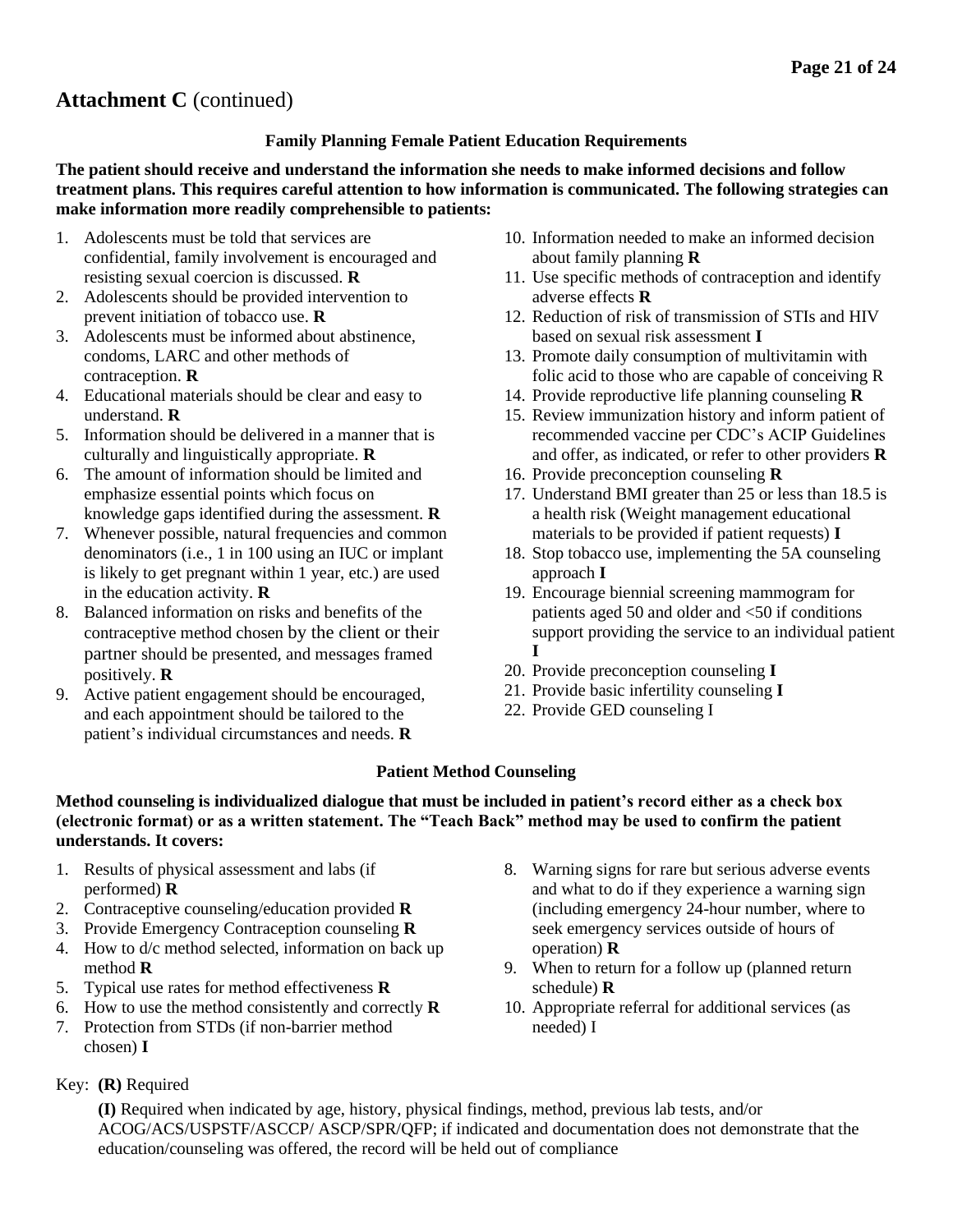#### **Family Planning Male Patient Education Requirements**

#### **The patient should receive and understand the information he needs to make informed decisions and follow treatment plans. This requires careful attention to how information is communicated. The following strategies can make information more readily comprehensible to patients:**

- 1. Adolescents must be told that services are confidential, family involvement is encouraged and resisting sexual coercion is discussed. **R**
- 2. Adolescents should be provided intervention to prevent initiation of tobacco use. **R**
- 3. Adolescents must be informed about abstinence, condoms, LARC and other methods of contraception. **R**
- 4. Educational materials should be clear and easy to understand. **R**
- 5. Information should be delivered in a manner that is culturally and linguistically appropriate. **R**
- 6. The amount of information should be limited and emphasize essential points which focus on knowledge gaps identified during the assessment. **R**
- 7. Whenever possible, natural frequencies and common denominators (i.e., 1 in 100 using an IUC or implant is likely to get pregnant within 1 year, etc.) are used in education activity. **R**
- 8. Balanced information on risks and benefits of the contraceptive method chosen by the client or their partner should be presented, and messages framed positively. **R**
- 9. Active patient engagement should be encouraged, and each appointment should be tailored to the patient's individual circumstances and needs. **R**
- 10. Information needed to make an informed decision about family planning **R**
- 11. Use specific methods of contraception and identify adverse effects **R**
- 12. Reduction of risk of transmission of STIs and HIV based on sexual risk assessment **I**
- 13. Provide reproductive life planning counseling **R**
- 14. Review immunization history and inform patient of recommended vaccine per CDC's ACIP Guidelines and offer, as indicated, or refer to other providers **R**
- 15. Provide preconception counseling **R**
- **16.** Understand BMI greater than 25 or less than 18.5 is a health risk (Weight management educational materials to be provided patient requests) **I**
- 17. Stop tobacco use, implementing the 5A counseling approach **I**
- 18. Provide achieving pregnancy counseling **I**
- 19. Provide basic infertility counseling **I**
- 20. Provide GED Counseling I

#### **Patient Method Counseling**

**Method counseling is individualized dialogue that must be included in the patient's record either as a check box (electronic format) or as a written statement. The "Teach Back" method may be used to confirm the patient understands. It covers:**

- 1. Results of physical assessment and labs (if performed) **R**
- 2. Contraceptive counseling /education provided **R**
- 3. Provide Emergency Contraception counseling **R**
- 4. How to d/c method selected, and information on back up method **R**
- 5. Typical use rates for method effectiveness **R**
- 6. How to use the method consistently and correctly **R**
- 7. Protection from STDs if non-barrier method chosen **I**
- 8. Warning signs for rare but serious adverse events and what to do if they experience a warning sign (including emergency 24-hour number, where to seek emergency services outside of hours of operation) **R**
- 9. When to return for a follow up (planned return schedule) **R**
- 10. Appropriate referral for additional services as needed **R**

- Key: **(R)** Required
	- **(I)** As indicated by age, history, physical, method, previous lab tests, and/or COG/ACS/USPSTF/ASCCP/ASCP/SPR/QFP; if indicated and documentation does not demonstrate that the education/counseling was offered, the record will be held out of compliance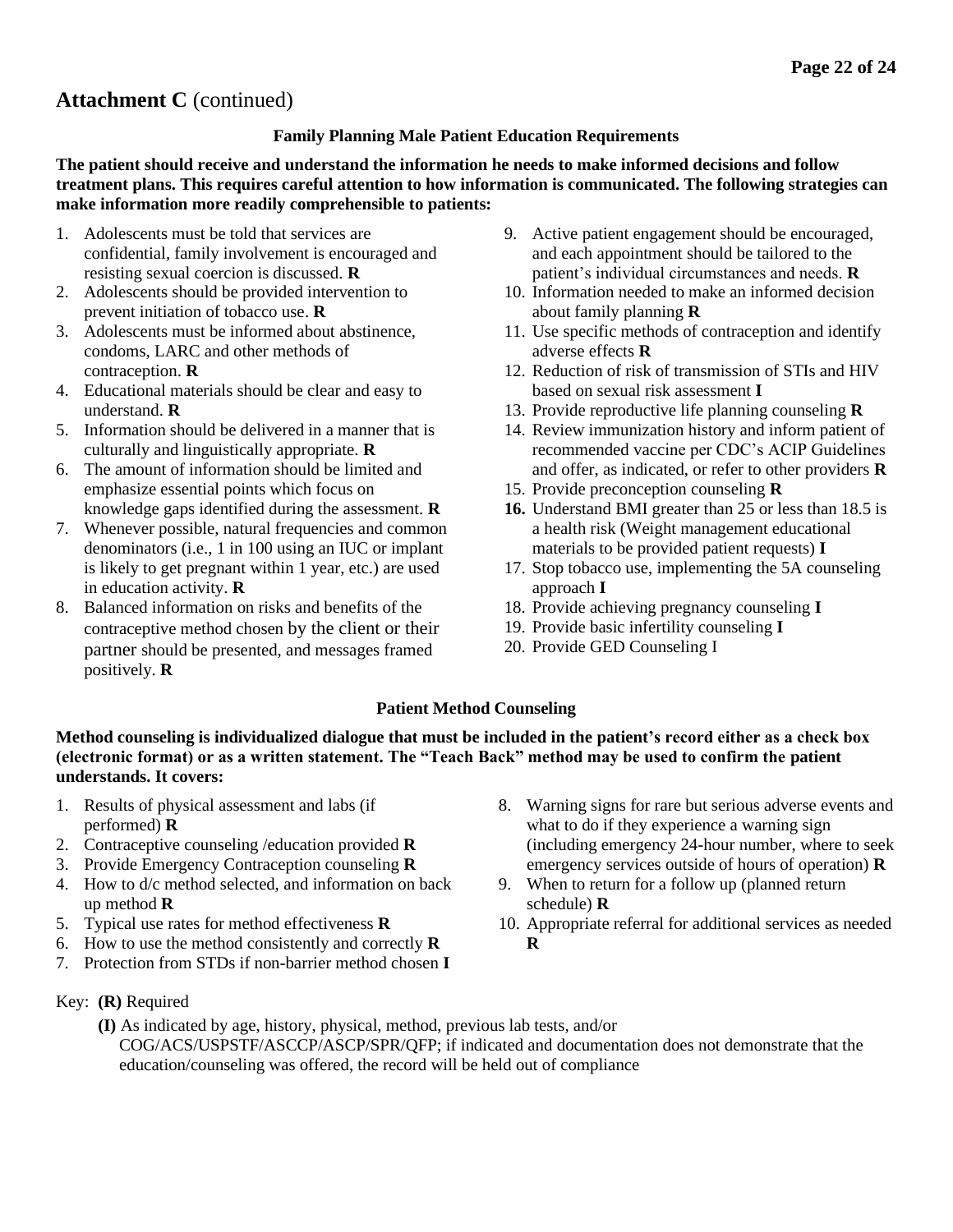## **Attachment D**

## **TANF Out-of-Wedlock Birth Prevention Program Deliverables**

#### **Local Health Department Name**

### **151 Family Planning**

Activity Number and Title

For FY 2022–2023, all local family planning programs receiving TANF Out-of-Wedlock Birth Prevention funds **must submit** this worksheet as its plan for the proposed use of their allocations to the Division. When this funding was first allocated, the State Director of Social Services and the management of the Division of Public Health agreed that local directors of public health and social services should devise local plans for these funds and implement whatever strategies would serve the specific community's needs relative to the prevention of out-of-wedlock births among TANF-eligible patients and among those at risk of becoming eligible as the result of unintended pregnancies. The Attachment D plan must account for the full amount of the local agency's FY 2022–2023 TANF allocation. **The Local Director of Social Services (or his or her representative) and the Local Health Director (or his or her representative) must sign on the second page of this Attachment D, with the Local Health Director also signing the Agreement Addendum, indicating collaboration between the two agencies**. If the Local Health Department decides to amend their previously submitted Attachment D, an additional Attachment D must be submitted that includes the original signatures of the Local Director of Social Services and the Local Health Director or their representative. The amended Attachment D can be mailed to the Women's Health Branch at 1929 Mail Service Center, Raleigh, NC 27699- 1929, attention Joseph Scott, Family Planning Operations Manager or scanned and emailed to [joseph.scott@dhhs.nc.gov.](mailto:joseph.scott@dhhs.nc.gov)

## **Estimated Cost of TANF Out-of-Wedlock Birth Prevention Activities**

**\_\_\_\_\_\_\_\_\_\_\_\_\_\_\_\_\_\_\_\_\_\_\_\_\_\_\_\_\_\_\_\_\_\_\_\_\_\_\_\_\_\_\_\_\_\_\_\_\_\_\_\_\_\_\_\_\_\_\_\_\_\_\_\_\_\_\_\_**

- 1. Providing clinical family planning services to at-risk individuals (described above) who are not covered by Medicaid, private insurance, or who are under-insured. Family planning clinical services reimbursed by Medicaid cannot be counted as TANF services. However, services for which Medicaid does not reimburse in family planning settings—such as psychosocial counseling and medical nutrition therapy—when delivered to the appropriate family planning patients may be counted as TANF services. Other services may include "wrap-around-type" services for high-risk patients, such as enhanced post-pregnancy test follow-up and intensive care coordination for patients at risk for contraceptive failure.
- 2. Public education/media campaigns targeted to the at-risk population (described above) and designed to raise the public's awareness of the importance of family planning services. Please note that any promotional or educational materials developed with TANF funding must denote that Title X funding was used to develop the materials, since your agency also receives Title X funding.

**If budgeting funds for public education/media campaign activities, a description of those activities must be listed below**

\$

\$